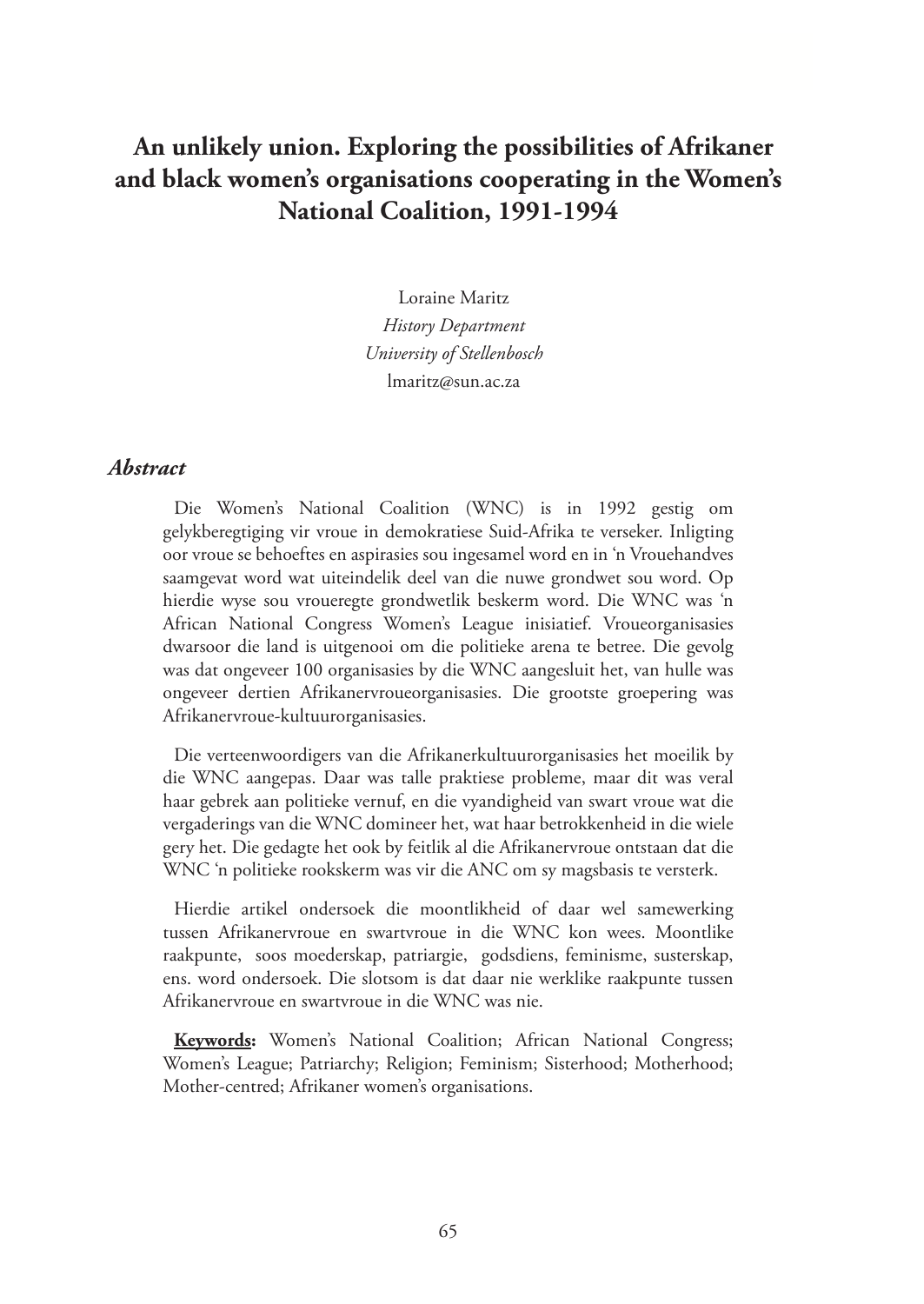## **Introduction**

In September 1991 the African National Congress Women's League (ANCWL) issued an invitation to women's organisations to enter the political arena in order to ensure equal rights for women in an imminently democratic South Africa. The driving force for this action was that there was concern amongst these women at the time that there was a real possibility that women could be excluded from the political processes that would determine the future of South Africa. The Women's National Coalition (WNC) was officially founded in 1992. The aim of this organisation was to gather information on women's needs and aspirations, and to unify women in formulating and adopting a Women's Charter that would become an integral part of the new South African constitution.<sup>1</sup>

About 100 organisations joined the Women's National Coalition (WNC), including about thirteen Afrikaner women's organisations, $2$  as well as political parties. The Afrikaner women's organisations that had the promotion of Afrikaner culture as their main aim were the Afrikaanse Taalen Kultuurvereniging (ATKV), Dames Aktueel, Jong Dames Dinamiek and Dameskring. The welfare organisation Suid-Afrikaanse Vrouefederasie (SAVF) also had the protection of cultural heritage as one of its aims. The SA Women's Agricultural Union, who promoted the development and education of women, was a predominantly Afrikaner organisation. Kontak and Women for South Africa were communication-orientated organisations with a majority of Afrikaner women as members. There were also Afrikaner women in the Women's Bureau of South Africa. The Women's Outreach Foundation was a National Party initiative. The National Party Vroueaksie and the Democratic Party's Women's Forum were members of the WNC and were also represented by both Afrikaner and English women.

A host of literature has been published on the WNC. Most heralded the success of the organisation in achieving its objectives of mobilising women's organisations and producing the Charter.3 Phrases like "WNC … successfully mobilizes thousands of women to demand equal rights" and "such a show of

<sup>1</sup> Mayibuye Centre, University of Western Cape, Catalogue 22, The Papers of the Women's National Coalition (MCH 100) 1.1, The Constitution of the WNC, 6 February 1993.

<sup>2</sup> See Addendum for list of women's organisations.

<sup>3</sup> L Maritz, "Afrikanervroue se politieke betrokkenheid in historiese perspektief met spesiale verwysing na die Women's National Coalition van 1991 tot 1994" (D.Phil, University of Stellenbosch, 2004), pp. viii-xii.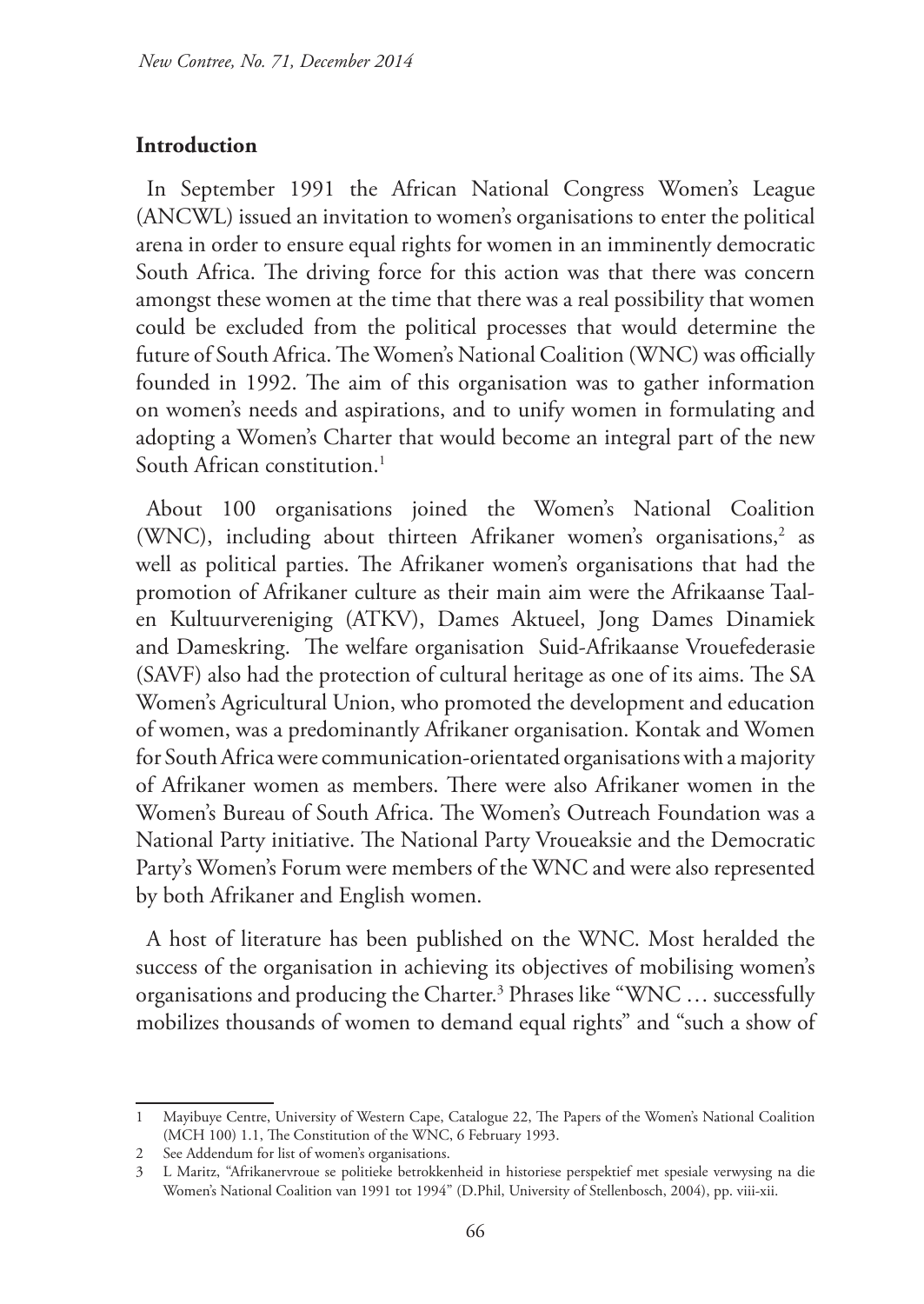political unity was unprecedented in the history of South Africa"4 and "the WNC represented a peak in the expression of women's collective power"<sup>5</sup> abound and suggest that women were indeed united towards achieving a common goal.

Although most research acknowledges that the diversity of women in the WNC was problematic, the suggestion has been that this was dealt with satisfactorily. In the conveners' report of February 1994 co-conveners Frene Ginwala and Ann Letsebe admitted that there were many tensions and anxieties both within its leadership structure and participating organisations as well as within regions. They suggested that this was quite common in the formative stages of organisations.<sup>6</sup> According to Sheila Meintjies:<sup>7</sup>

The WNC approached the matter of diversity with sensitivity. Whilst recognising women shared subordination and oppression, their experiences in every-day life differed according to their material circumstances. Middle-class women and working-class women, black and white, Christian, Hindu, Islamic women saw and experienced life very differently. This recognition of difference was what in fact made possible the coalition of women across such a broad ideological and political range.

The reality was very different. Most Afrikaner women in the WNC felt none or very little of the suggested sensitivity and acceptance – sentiments that they in most cases also did not return.

When I was presented with the papers in 1995 of the  $WNC^8$  as a research topic for a doctoral dissertation, it soon became evident that although Afrikaner women's organisations were in theory members of the WNC, their representatives were largely uninvolved. Archival research – but more importantly correspondence, interviews, questionnaires and discussions with Afrikaner women who represented their organisations on the WNC – revealed a sobering picture of a group of women who represented a large number of women, but were marginalised.<sup>9</sup>

<sup>4</sup> J Cock and A Bernstein, "Gender differences: Struggles around 'needs' and 'rights' in South Africa", *NWSA Journal*, 13(3), pp. 138-139.

<sup>5</sup> S Hassim and A Gouws, "Redefining the public space: Women's organisations, gender consciousness and civil society in South Africa", *Politikon: South African Journal of Political Studies*, 1998, 25(2), p. 53.

<sup>6</sup> MCH 100 14.3.13.3.2, National Conference on women, reports, convenor's report to the National Conference, 25-27 February 1994.

<sup>7</sup> S Meintjies, "The women's struggle for equality during South Africa's transition to democracy", *Transformation,* 30, 1996, p. 59.

<sup>8</sup> MCH 100, The Papers of the Women's National Coalition.

<sup>9</sup> L Maritz, "Afrikanervroue se politieke betrokkenheid in historiese perspektief…", pp. 217-220.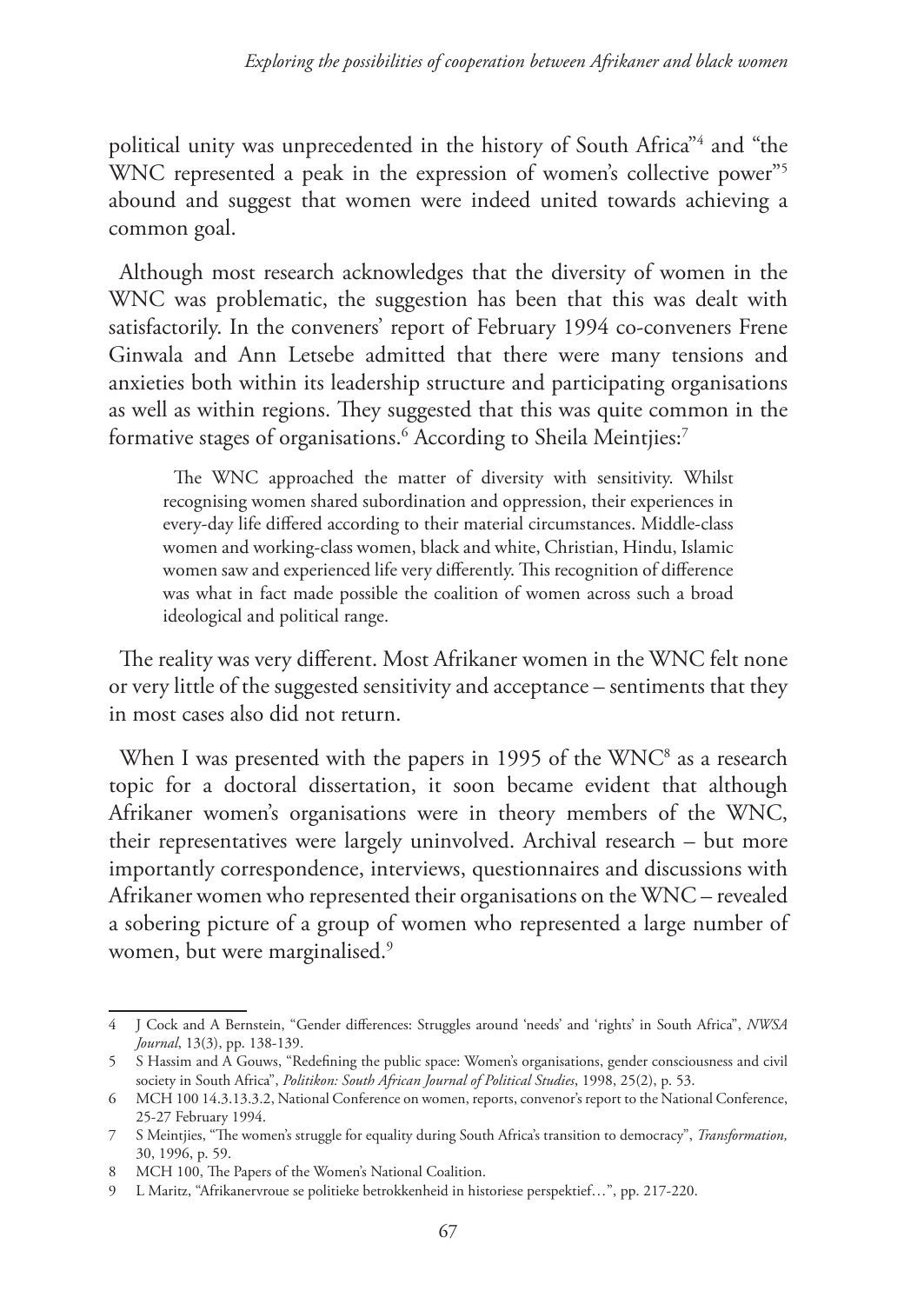This article focuses on the Afrikaner women in the cultural organisations $10$ that "officially" joined the WNC. These organisations are important because they were organised nationwide, and had many branches and large memberships.<sup>11</sup> ATKV-Dames alone claimed that they had 32 000 members.<sup>12</sup> Other membership numbers that are available include: Dames Aktueel had 2 380 members and 204 branches in 1992, and Dames Aktueel had 1 500 members in 1987.<sup>13</sup> A positive and active participation of representatives on a national and regional level in the WNC would have had the potential to make thousands of Afrikaner women politically aware and to prepare them for the future in a democratic South Africa.

This article explores the possibilities of cooperation between these Afrikaner women and black women in the WNC. Would it have been possible in 1991, so soon after the dismantling of apartheid, for Afrikaner women to adapt to the WNC? Would it be possible for them to work with black women? Would it be possible for black women to accept Afrikaner cultural organisations? It is necessary, however, to look at the events that led up to the establishment of the WNC by the ANCWL. Afrikaner women's experience in the WNC will also be discussed briefly.

### **The ANC women and the road to the WNC**

Although the ANC had long recognised that women must be mobilised for national liberation, the emancipation of women after liberation did not receive much attention. For the ANC in exile it was through the efforts of the Women Section and the support of President Oliver Tambo that several women were given opportunities within the ANC. In 1987 the ANC formed the Commission for the Emancipation of Women, albeit with a man, Oliver Tambo, at the head.<sup>14</sup>

<sup>10</sup> For the purpose of this research, Afrikaans cultural organisations are understood to have as their aims: the promotion of the Afrikaans language and culture and/or the promotion of Christian values. See K Menell and M Jobson, *Women's rights in South Africa, a guide to national organisations with a gender focus* (Pretoria, HSRC, 1995), Chapter 8.

<sup>11</sup> L Maritz, "Afrikanervroue se politieke betrokkenheid in historiese perspektief …", Chapter 3.

<sup>12</sup> E-mail: E Jordaan (ATKV-Dames)/L Maritz (Researcher), 30 March 2001.

<sup>13</sup> M Pretorius, "Waar kom die dameskring vandaan? 1967-1998", abbreviated by Dioné Prinsloo, updated by Riette van der Merwe, June 1998, n.p.; Dames Aktueel, Feesalbum 1978-2003, 25 years, s.a., p. 12.

<sup>14</sup> ANC Women's League, *The ANC Women's League: Contributing to a democratic, non-racist and non-sexist South Africa* (Johannesburg, ANCWL, 1993), p. 4.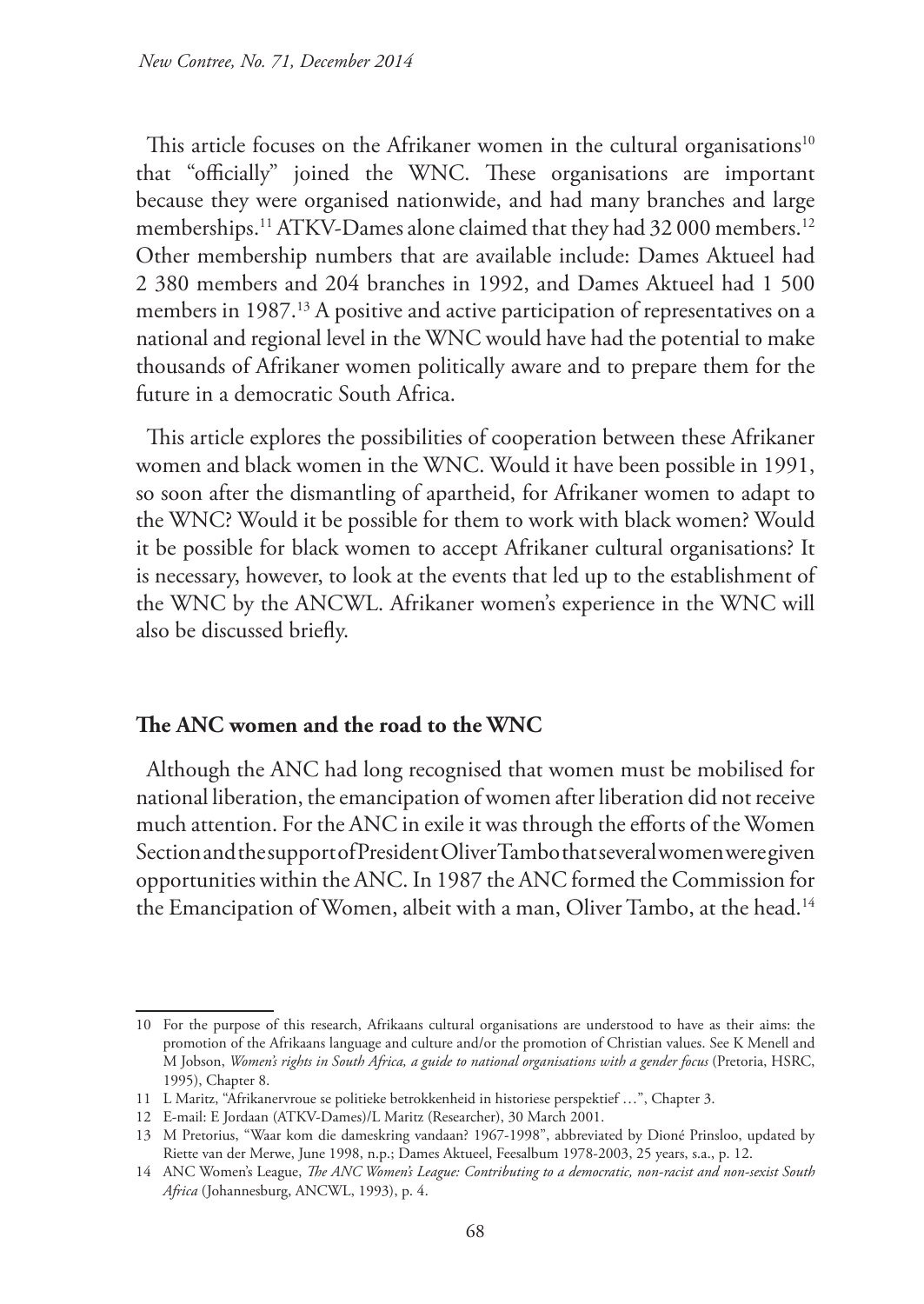In 1987, during the ANC Women's Section's second national conference in Kabwe, Zambia, women agreed on the need for an umbrella women's organisation for black liberation. The idea of a Women's Charter was also mentioned.15 At the Malibongwe conference in January 1990 women's activists from inside the country met those in exile. The need for a "strong organisation and structures through which the triple oppression of women can be addressed" was expressed.16

When the ANCWL was re-established in August 1990, the need for a national alliance of women's organisations was reiterated.

But the women from the ANCWL quickly became disillusioned. The first blow was during the ANC's national conference in July 1991, when their demand that 30% of all elected positions in the ANC must be filled with women was rejected. The second blow was that all women in South Africa had to face the reality that when the negotiations started for CODESA all parties included only men in their negotiating teams. The ANCWL realised that for the women's voice to be heard an alliance of women's organisations across all sectors had to be established. This led to the invitation of the ANCWL to all women's organisations that would result in the establishment of the WNC.<sup>17</sup>

Although it was known that the WNC had close links to the ANCWL, the claim was that it was controlled by the League.18 The reality was that the ANCWL played a pivotal, if not hegemonic, role. Hassim states that the Women's National Coalition was driven by women within the ANC and could command the support of the ANC at crucial moments.19 At the first meeting stalwarts such as Getrude Shope, then president of the ANCWL, Baleka Kgotsile, secretary of the ANCWL, and Frene Ginwala, deputy of the ANC National Commission for the Emancipation of Women, took centre stage.20 The first Steering Committee consisted of Frene Ginwala as convenor and Ann Letsebe as co-convenor. The National Secretary General

<sup>15</sup> SK Abrams, *Fighting for women's liberation during the liberation of South Africa: The Women's National Coalition*  (MA, Wadham College, Oxford, 2000), pp. 15-16 (Note: Abrams's chronology of events is incorrect).

<sup>16</sup> Malibongwe Conference: Programme of Action, 13-18 January 1990 (available at http://www.anc.org.za/show. php?id=7132, as accessed on 21 May 2014).

<sup>17</sup> S Hassim, "'A conspiracy of women': The women's movement in South Africa's transition to democracy", *Social Research*, 69(3), fall 2002, pp. 696, 700-701.

<sup>18</sup> G Waylen, "Women's mobilization and gender outcomes in transitions to democracy. The case of South Africa", *Comparative Political Studies*, 40 (5), May 2007, p. 530.

<sup>19</sup> S Hassim, *Women's organizations and democracy in South Africa: Contesting authority* (Madison, University of Wisconsin Press, 2006), p. 147.

<sup>20</sup> Personal collection: Minutes of the meeting called by the ANCWL to discuss campaign for a women's charter, Johannesburg 27 September 1991.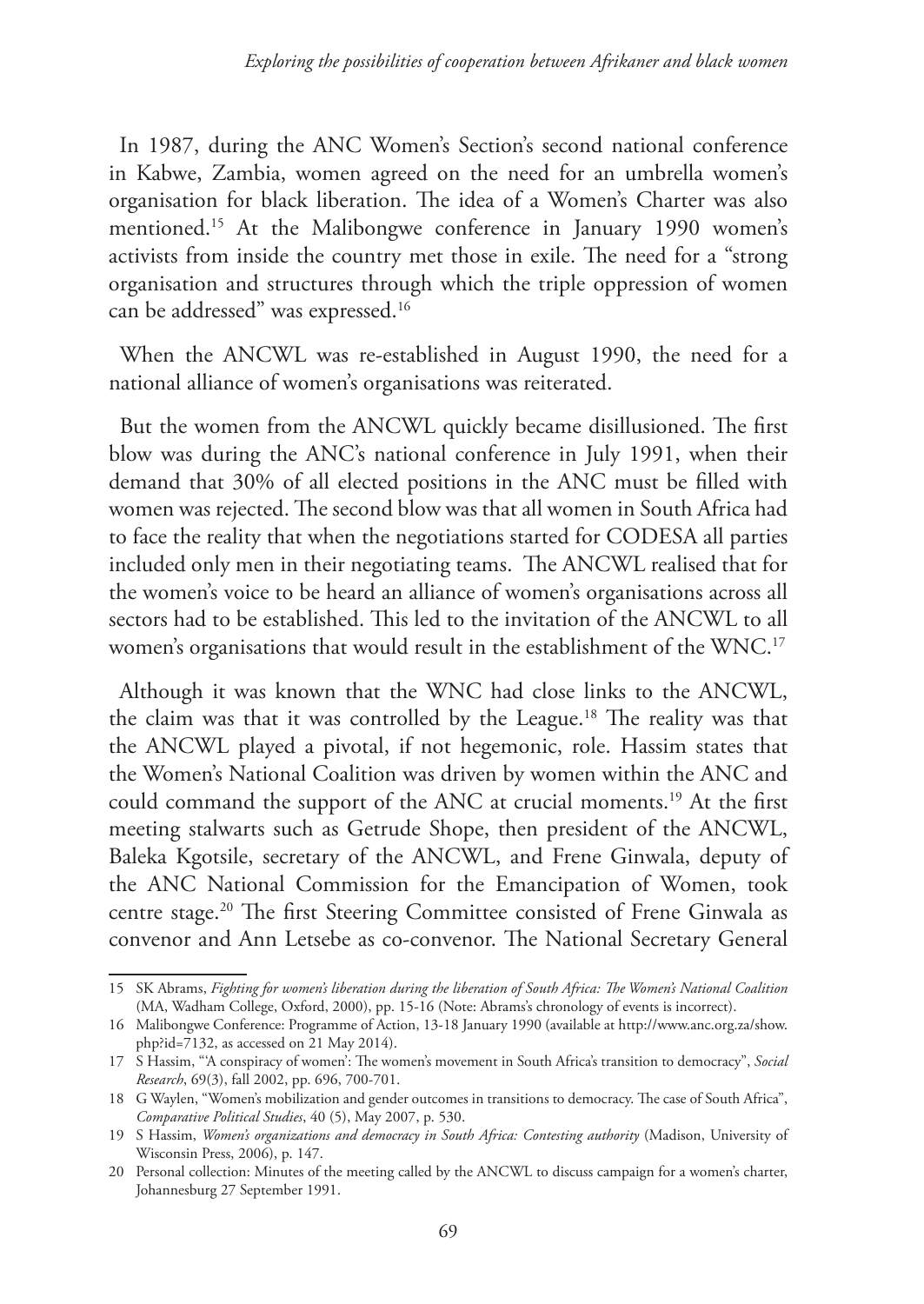was Thoko Msane.<sup>21</sup> Gertrude Shope was at a later stage co-convenor. Jenny Malan, president of Vroue vir Suid-Afrika, member of KONTAK and former organiser of the National Party, felt from the beginning that the WNC was only a smokescreen to get the women's vote and that the ANC had control from the beginning and never let go.<sup>22</sup>

This invitation from the politically experienced women from the ANCWL who were in exile and those who had to endure the liberation struggle inside South Africa caught most Afrikaner women off guard.

#### **The experience of Afrikaner women in the WNC**

"The WNC was a political coalition," says Amanda Botha.<sup>23</sup> At the beginning of the 1990s Afrikaner women were not politically engaged. Some of the most important reasons for this were the Afrikaners' religion and a patriarchal ideology that preferred women in subordinate positions. Afrikaner women also had no sense of the need for political responsibility and, especially after 1940, they were encouraged to play the roles of mother and housewife, and to leave the exercise of political power to the men.<sup>24</sup> These were also women who had the leisure time to join cultural organisations. The consequence of this was that most Afrikaner women were not prepared for what awaited them in a political coalition such as the WNC.

It has been argued that in the early 1990s Afrikaner women were experiencing an identity crisis. As apartheid was being dismantled and discredited, even by the Afrikaner churches, there were growing doubts among the women about their religious values as well as the prospect of a black government; too few traditional values remained in place to anchor their sense of self.25

<sup>21</sup> After the 1994 election nine of the Steering Committee members represented the ANC as members of parliament.

<sup>22</sup> L Maritz (Personal Collection), interview, J Malan (*Vroue vir Suid-Afrika* and *Kontak*), 5 March 2006.

<sup>23</sup> L Maritz (Personal Collection), interview, A Botha (representative for *Kaapse Vroueklub*), 18 March 1996. Botha was one of the few Afrikaner women who adapted comfortably within the WNC.

<sup>24</sup> L Maritz, "'KODESA? Is dit 'n nuwe kopseerpil?' 'n Ondersoek na die Afrikanervrou se politieke ingesteldheid in die 20ste eeu", *LitNet Akademies*, 9(1), 3 December 2012 (available at http://www.litnet.co.za/Article/ kodesa-is-dit-n-nuwe-kopseerpil-n-ondersoek-na-die-afrikanervrou-se-politieke, as accessed on 1 June 2014).

<sup>25</sup> L Maritz, "KODESA? Is dit 'n nuwe kopseerpil?...", *LitNet Akademies*, 9(1), 3 December 2012.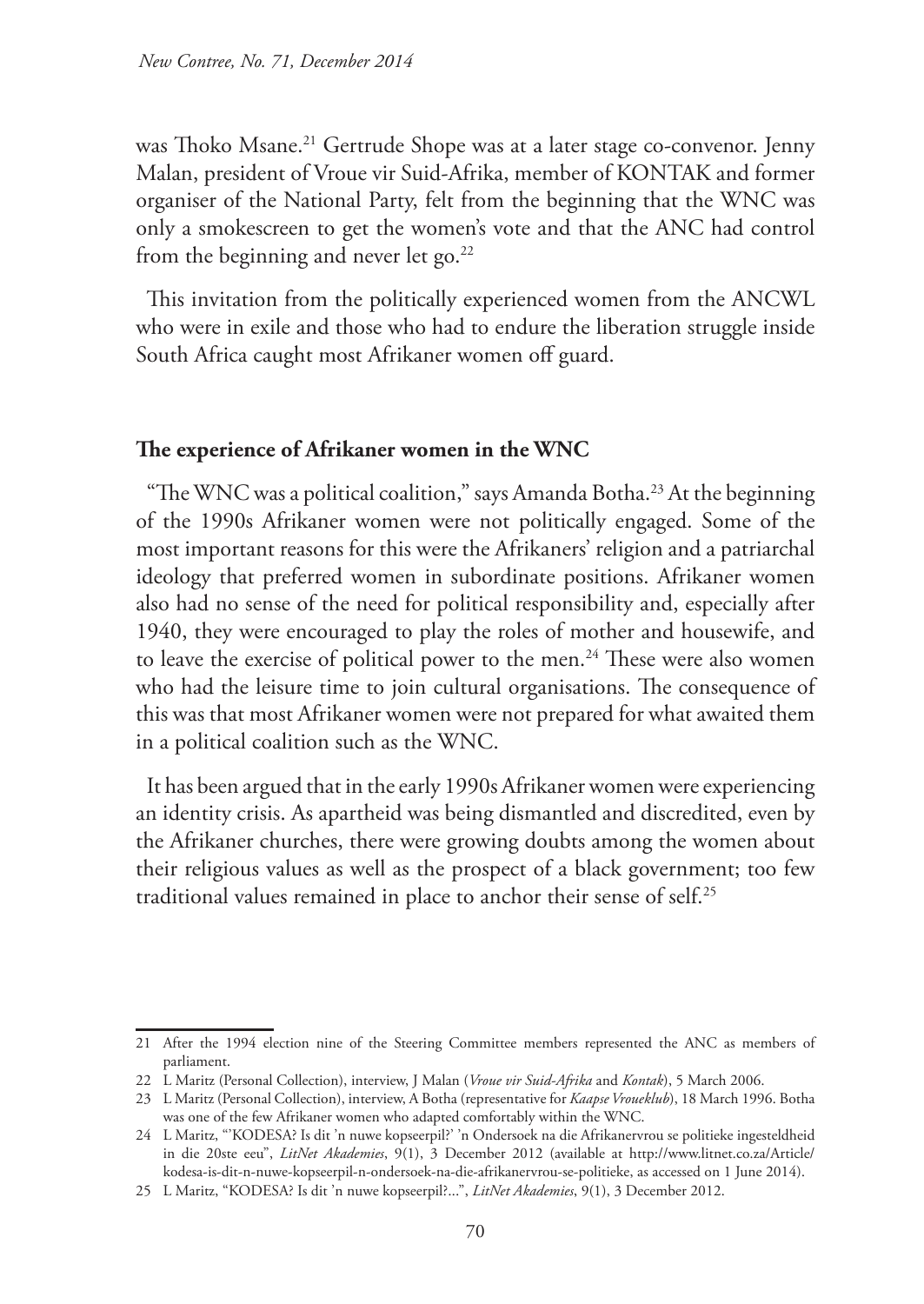It is thus ironic that in 1989 Frene Ginwala26 made the following appeal to Afrikaner women: "From what we know of the history of our country, there is more to your culture than an exclusive inward focus and a rejection of the rest of South Africa … Retrieve the best of Afrikaans culture – it is rich and the common heritage of all South Africans; you fought against injustice, colonialism and imperialism".27 These words may have been political rhetoric, but they represented a conciliatory gesture directed towards Afrikaner women. Yet in spite of Ginwala's positive view of Afrikaner culture, Afrikaner women were not prepared to defend it themselves.

Many of the Afrikaner women who approached the WNC would have done so with great uncertainty, not only about the future of whites in South Africa, or about their own identity, but especially about the reception they could expect within the WNC. Jenny Malan, a seasoned public figure, said that at the first meeting she felt uneasy and self-conscious, since she recognised no one from the "traditional sector" to mingle with; that it was strange to be "in the enemy's kraal" without any allies. Malan also found the ANC dominance intimidating, where most organisations sent one representative, but the ANC had more than 10 representatives.<sup>28</sup> A negative response could have been expected from the vast majority of black women. A study on intolerance in South Africa found that, apart from the Afrikaner Weerstandsbeweging and the Inkatha Freedom Party, the Afrikaner was the most hated group in South Africa. This opinion survey was conducted in 1996 and this feeling was presumably even more intense in 1991. The same study mentions that "a lingering 'apartheid memory' continues to restrict the development of trust and allegiance".29 This mistrust was present among black as well as Afrikaner women.

Afrikaner women experienced hostility in the WNC. Rhoda Kadalie, activist and academic, said that, "despite their best intentions, Afrikaner women – as far as the black women were concerned – always said the wrong thing, or said it in the wrong way, and consequently evoked negative and hostile reactions".

<sup>26</sup> Frene Ginwala was at that stage deputy head of the ANC's National Commission for the emancipation of women. She was elected convenor of the WNC in April 1992.

<sup>27</sup> R Scheffer, "Women take up the challenge", *Democracy in Action*, April 1989, p. 11.

<sup>28</sup> J Malan, correspondence, re. first meeting of WNC on 25 April 1992; Jenny Malan, notes re. ANCWL-meeting on 27 September 1991.

<sup>29</sup> JL Gibson and A Gouws, *Overcoming intolerance in South Africa* (Cambridge University Press, Cambridge, 2003), pp. 43, 50 and 53. According to Gouws, the findings are based on a sample of over 3 000 people, who consisted of all four race groups and ten ethnic groups. The methodology required respondents to indicate which groups they liked least ("least like" methodology).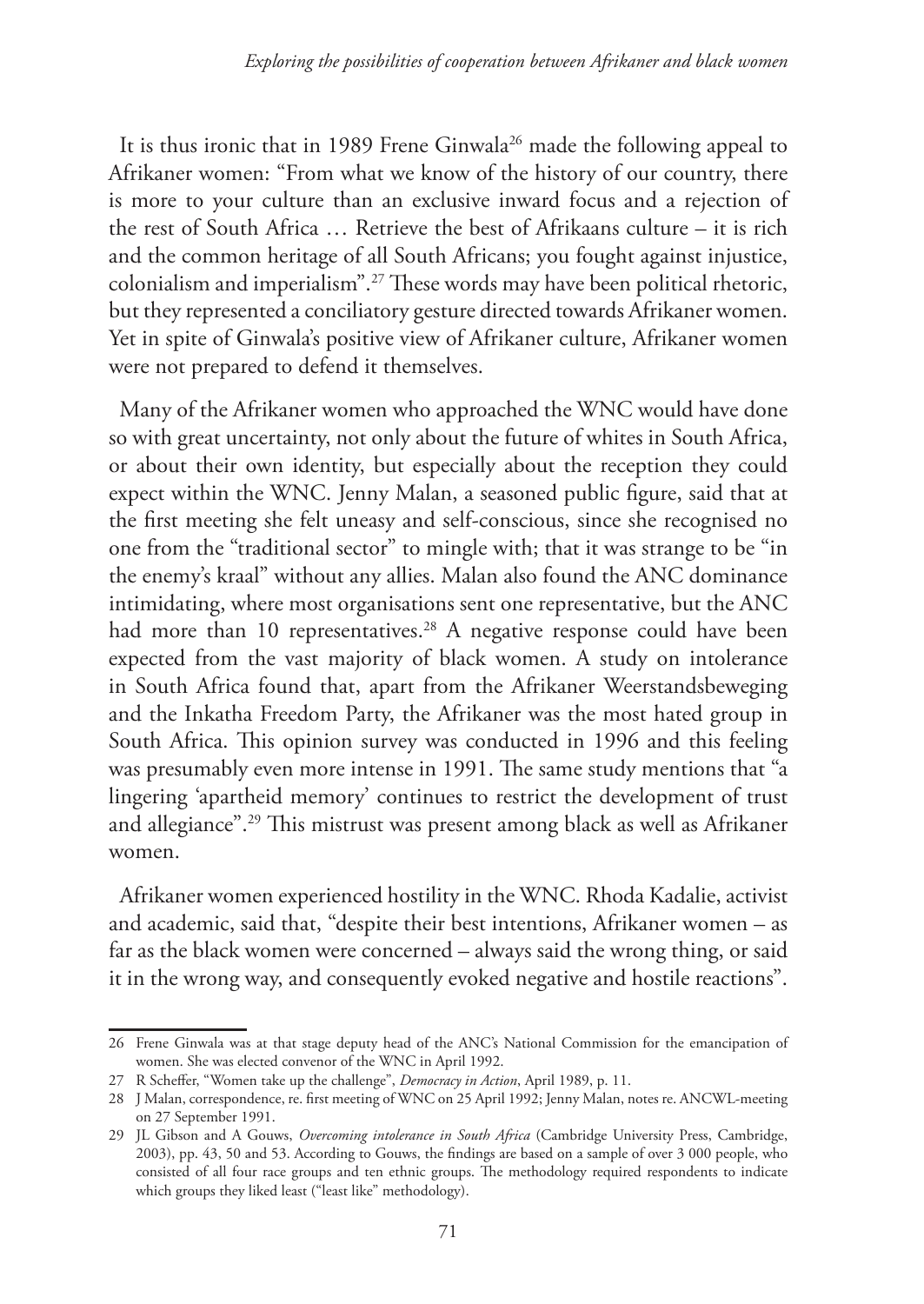According to Kadalie, the behaviour of black women towards the Afrikaner women was "rude". Even during the meetings held abroad, the ANC women already felt that they had the moral high ground over the Afrikaner women, who were the oppressors. Questions by Afrikaner women were met with a "shut them up" attitude. The result was they rather remained silent. This was also the situation in the WNC. According to Kadalie, the ANC's style was domineering and in meetings they were authoritarian and manipulative. In response to a question as to why the convenors did not ensure that everyone should be accommodated, her view was that Frene Ginwala would do nothing that would weaken the ANC's position.<sup>30</sup> But this was poor meeting discipline and led to one group, the Afrikaner women, feeling that they were being ignored. Such actions reflect negatively on an organisation such as the WNC, which was specifically advocating the equal treatment of women, but did not apply this principle among its own members. The leaders of the WNC should have acknowledged diversity and not allowed one group to dominate or let one group feel excluded.

Apart from the hostility towards Afrikaner women noted above, there were various practical considerations, such as inconvenient meeting venues and times, and cultural differences such as the loud and boisterous behaviour of black women that also hampered the attempt to adapt. There was thus intolerance on both sides: for the black women their oppression was still too fresh in their memories, and for the Afrikaner women it was especially the unfriendly reception, which in turn meant that they focused on differences and irritations. The Afrikaner women's experience of the WNC was predominantly negative.<sup>31</sup>

### **Possibilities of cooperation**

Were their possible points of contact between the Afrikaner women and the black women? What would have motivated Afrikaner women to stay with the WNC and try to overlook and adjust to it. Mamphela Ramphele, political activist, medical doctor and academic, said in 1990 that it is much easier for an African to interact with an Afrikaner than with an English-speaking white

<sup>30</sup> L Maritz (Personal Collection), interview, R Kadalie (*Women's Alliance*), 11 June 2004.

<sup>31</sup> L Maritz, "'In die vyand se kraal'. Die rol en ervaring van Afrikanervroue in die Women's National Coalition", *LitNet Akademies*, 7(3), Desember 2010 (available at http://www.litnet.co.za/Article/in-die-vyand-se-kraal-dierol-en-ervaring-van-afrikanervroue-in-die-womens-national, as accessed on 3 June 2014).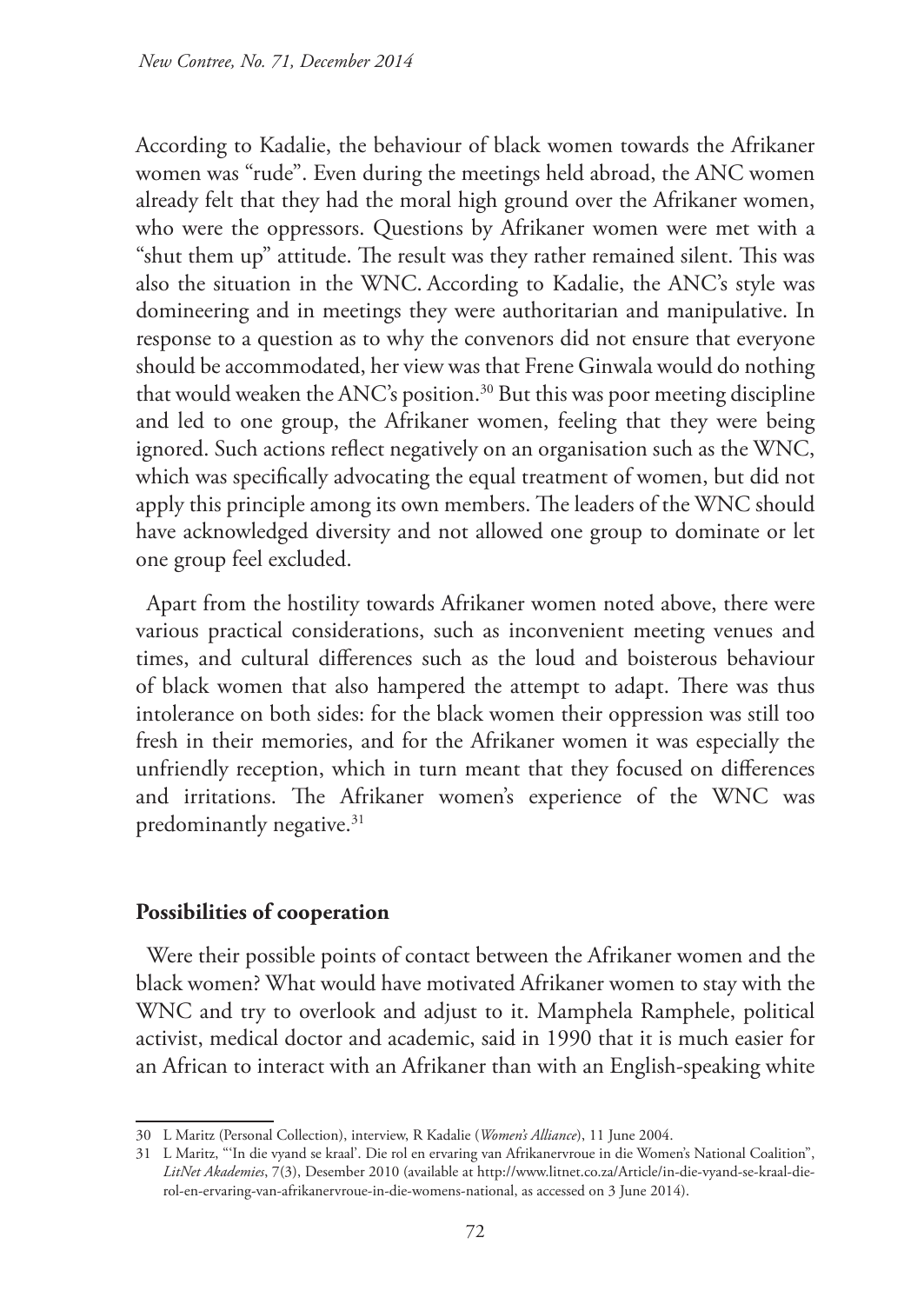person. She said that English speakers were more "proper" and caught up in their own class, which served as a kind of protective cocoon.<sup>32</sup> Although there has been no study on the way English-speaking women adapted to the WNC, Ramphele's assumption about Afrikaner women and Africans in the WNC has proved to be wrong. In the politically charged atmosphere the opposite was in fact the case.

Yet Kadalie believes that points of contact were possible, especially around common and shared factors such as women as mothers, patriarchy and religion.

### *As mothers*

Women should have much in common as mothers. Where motherhood would indicate the private and personal concern with their own families, motherism would indicate a collective response from women as a result of their identities as mothers.<sup>33</sup> Motherism<sup>34</sup> would expect that all women would be linked, if not united, around women's issues. This would essentially be an "ethic of care" linked to children and other close relationships.<sup>35</sup> Nevertheless, there were many obstacles to the development of a mother-centred sense of community. In Harare, early in March 1989, Gertrude Shope, member of the National Executive Committee (NEC) of the ANC, said to the white women: "We may differ on some points, but we are all mothers of that country and it is our duty to salvage it from its problems".36 Shope refers to the women as "mothers of the nation", but it is doubtful whether the Afrikaner women were prepared to share a joint vision of South Africa with black women.

During the state of emergency in the 1980s Albertina Sisulu, anti-apartheid activist, pleaded with white mothers: "Our children are dying in the townships, killed by your children. You are mothers. Why do you allow your children to go to train for the army?" 37 It is doubtful whether black women realised that it was virtually impossible even for white Afrikaners to oppose the government

<sup>32</sup> M Ramphele, "As Afrikaner- en Afrika-vroue saamkom …", *Die Suid-Afrikaan*, November 1990, pp. 36-37.

<sup>33</sup> N Gasa, *Women in South African history: They remove boulders and cross rivers* (HSRC Press, Cape Town, 2007), p. 267.

<sup>34</sup> It is argued that motherism is an African form of feminism; this argument is not explored in this article.

<sup>35</sup> S Hassim and A Gouws, "Redefining the public space …", *Politikon: South African Journal of Political Studies*, 1998, 25(2), p. 65.

<sup>36</sup> R Scheffer, "Women take up the challenge", *Democracy in action*, April 1989, p. 10.

<sup>37</sup> F Fouche, "Overcoming the sisterhood myth", *Transformation,* 1994, 23, p. 81.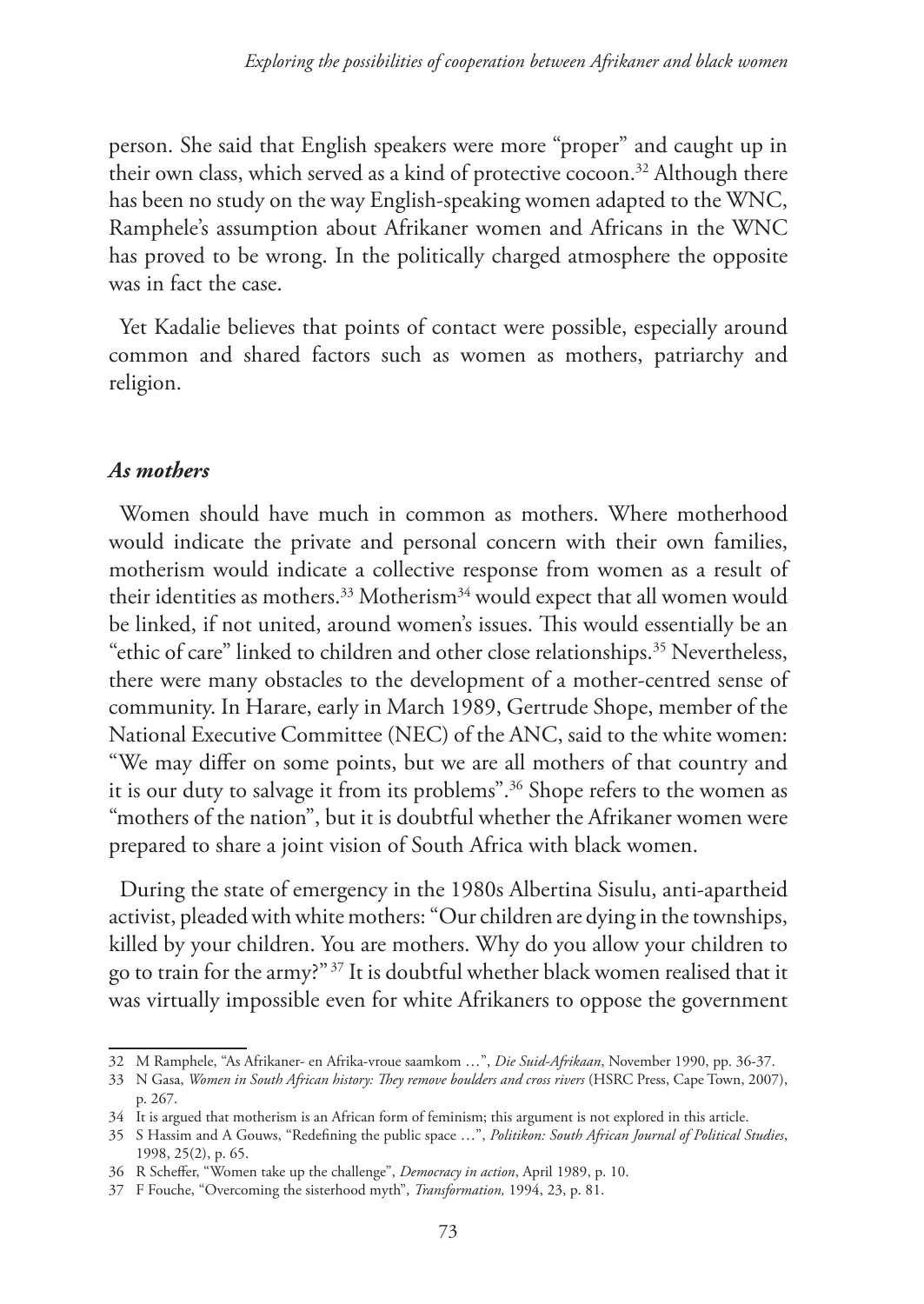when compulsory military service was introduced.

During an ANC congress in Luanda, Angola, in 1981 Oliver Tambo expressed his opinion on the presence of the South African Defence Force (SADF) in the south of Angola as follows:

Which one represents man as having travelled the least possible distance from the mediaeval ape, which killed and murdered with insatiable relish? Is it those in Luanda who are discussing the role of women in the development of human society and the upbringing of children, or is it those in southern Angola who are savagely bombing women and children, destroying houses, towns, bridges?

He added:<sup>38</sup>

Far from the racist regime being subjected to a so-called communist onslaught, it is the peace-seeking nations of southern Africa who are the targets of a total onslaught by a minority who came to Africa as foreigners … these racists … are murdering, pillaging and plundering their way northward still.

This view of the army as murderers and plunderers was heard by ANC women abroad and experienced daily by black women in South Africa. White mothers in South Africa seemed to have accepted the status quo and did not question it – for young men military service was seen as the necessary transition from boyhood to adulthood. In late 1987 and in 1988, with the number of deaths escalating, the situation changed and there is evidence of two Afrikaner mothers who wrote in the *Fair Lady* about their pain and confusion after their sons died fighting in a foreign country and not while doing border service as citizens were led to believe.<sup>39</sup> Afrikaner women could possibly have explained by 1991 that it was very difficult for them to send their sons to war, but it is also doubtful whether Afrikaner women could have acknowledged those same sons as murderous terrorists.

 Julia Wells has argued that motherhood could bring together women from less economically advantaged communities with mothers from more privileged communities. In her words: "Motherist appeals have proven successful in drawing white women, churches, donor agencies … and high-profile political leaders into community struggles". She believes that motherhood can transcend political and economic hostility. Wells contends

<sup>38</sup> OR Tambo, Speech at the conclusion of the conference of the Women's Section of the *ANC*, Luanda, Angola, 14 September 1981 (available at http://www.anc.org.za/show.php?id=4392, as accessed on 23 October 2013).

<sup>39</sup> MJ Phillips, "The end conscription campaign, 1983-1988: A study of white extra-parliamentary opposition to apartheid" (MA, Unisa, 2002), pp. 18, 166, 169-173.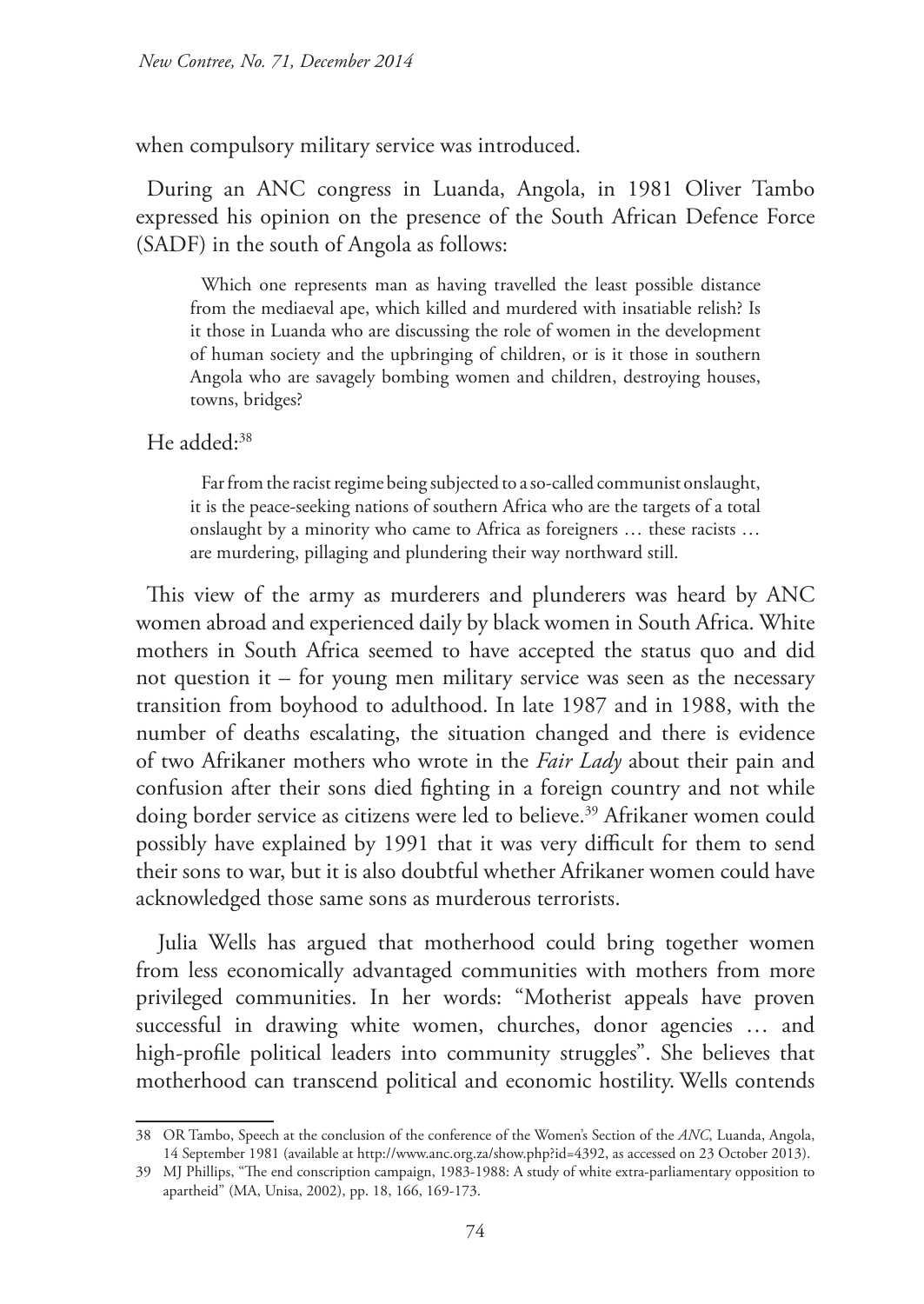that motherhood should be seen as the first phase of political development. For this to happen it is necessary that organisations with strong mothercentric values should be mobilised.<sup>40</sup> The WNC's focus, however, was political and not mother-centric. The ANC leaders who had insisted in 1989 on motherhood as a unifying factor were now in the race for political appointments. Hassim and Gouws concluded that motherism "may not be enough to sustain a political identity and solidarity among women".<sup>41</sup>

### *Patriarchy*

Was it not possible for black women and Afrikaner women to find common ground on the issue of patriarchy? In the words of Albie Sachs, "one of the few non-racial institutions in South Africa is patriarchy … it rears itself with special and equal vigour in all societies".42 In the opening address to the WNC Frene Ginwala said: "We are all part of a very patriarchal society".<sup>43</sup> "But the patriarchal oppression of black women and white women is very different".

Although black women, according to Fidela Fouche, were in general poor since they were economically exploited and racially discriminated against, they were seen as strong and did not need the protection of men.<sup>44</sup> Conversely patriarchy empowered some black women within patriarchal structures. Even through black women in South Africa could move only within the boundaries set by black men, they managed to grow politically and become aware of their own value, despite the limitations and constraints of patriarchy.45 Deborah Posel has argued that black women redefined patriarchy. As a result of urbanisation, and the low wages, unemployment and arrests of black men, black women were compelled to take on ever more responsibilities. Increasingly black women replaced men as the heads of households, but all the duties and tasks she had to perform to keep the family together were represented and defended as extensions of her role as mother. In other words, all this happened within the discourse of patriarchy, but the social contract

<sup>40</sup> JC Wells, *The rise and fall of motherism as a force in black women's resistance movements* (Paper, Conference on women and gender in Southern Africa, University of Natal, 1991), pp. 28-30.

<sup>41</sup> S Hassim and A Gouws, "Redefining the public space …", *Politikon: South African Journal of Political Studies*, 1998, 25(2), p. 72.

<sup>42</sup> A Sachs, *Protecting human rights in a new South Africa* (Oxford University Press, Cape Town, 1990), p. 53.

<sup>43</sup> MCH 100, 15.1.5.6 Workshops (National): Speech by Frene Ginwala, National Workshop, April 25-26, 1992.

<sup>44</sup> F Fouche, "Overcoming the sisterhood myth", *Sash*, January 1994, p. 7.

<sup>45</sup> S Hassim, "'A conspiracy of women'…", *Social research*, 69(3), fall 2002, pp. 696-697.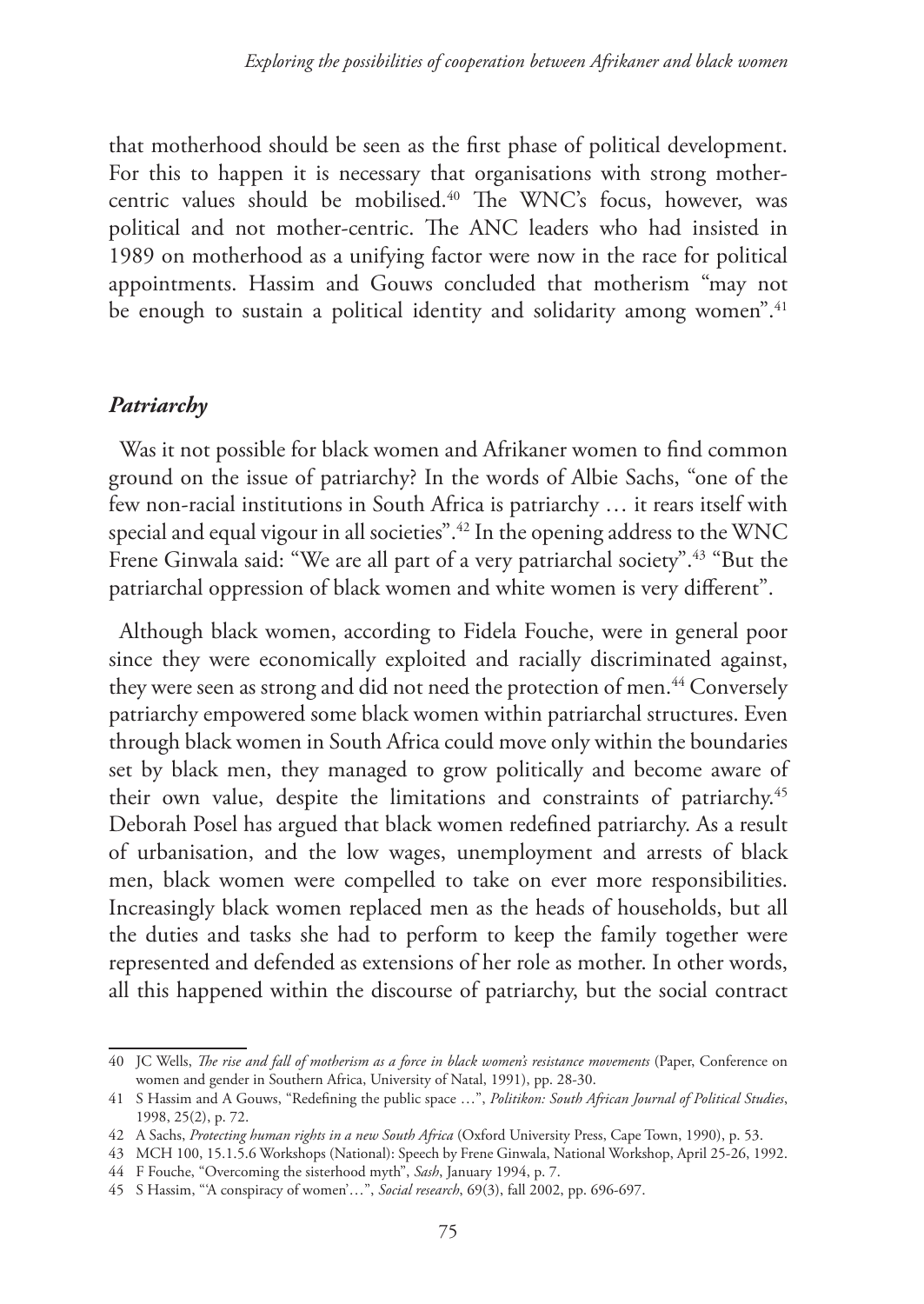of patriarchy was renegotiated.46 These were the women who became the members of the WNC.

On the other hand, white middle-class Afrikaner women were comfortably cushioned within patriarchy. In the hands of the "protective paternalistic gentleman", patriarchy left Afrikaner women dependent and comfortable but uncertain.<sup>47</sup> Although it can be argued that patriarchy disempowered Afrikaner women, there is also the idea that Afrikaner women were really as more like the women described by the Indian activist Sarojini Naidu in the 1920s: "Much of this so-called oppression is simply imagined by women. She can be as free as she wants to be! I tie my dog up with a bit of rope and he sits there looking at me whining, because he is tied up".48 The Afrikaner woman's apparently resigned acceptance of her role is linked to an absence of feminist convictions. Amanda Gouws has highlighted the point that it is difficult for Afrikaner women to be outspoken on gender issues, especially in the home, because "No woman wants to do battle every day with the people she loves".<sup>49</sup>

Patriarchy was therefore also not a point of contact in the WNC, because the nature of patriarchy differed radically in the experience of black women and white women.

### *Religion*

Religion has also been mentioned as a potential point of contact between Afrikaner and black women. Statistics show that almost 80% of South Africans are Christians, so this was a possibility.<sup>50</sup> One of the purposes of most Afrikaner women's organisations is acknowledgement of their Christian faith, and meetings almost always open with a reading from Scripture and a prayer. According to Estelle Jordaan, representative for ATKV-Dames, "At the WNC meetings Christian views were not necessarily negated, but avoided".<sup>51</sup> In the first place, most WNC meetings were held on a Sunday afternoon. Even though urbanised Afrikaners do not always preserve the sanctity of the

<sup>46</sup> D Posel, *Women's powers, men's authority: Rethinking patriarchy* (Paper, Conference on women and gender in Southern Africa, 1991, University of Natal, Durban), pp. 22-23.

<sup>47</sup> L Maritz, "KODESA? Is dit 'n nuwe kopseerpil? …", *LitNet Akademies*, 9(1), 3 December 2012.

<sup>48</sup> ME Rothman, *My beskeie deel, 'n outobiografiese vertelling* (Tafelberg, Kaapstad,1972). p. 260.

<sup>49</sup> J van Zyl, "Amanda Gouws, Maties se subversiewe suster", *Die Burger*, 12 September 2002, p. 11.

<sup>50</sup> Statistics South Africa 2001 (available at http://www.statssa.gov.za/census01/html/RSAPrimary.pdf, as accessed on 24 April 2014), pp. 24-25.

<sup>51</sup> E-mail: E Jordaan (ATKV-Dames)/L Maritz (Researcher), 30 March 2001.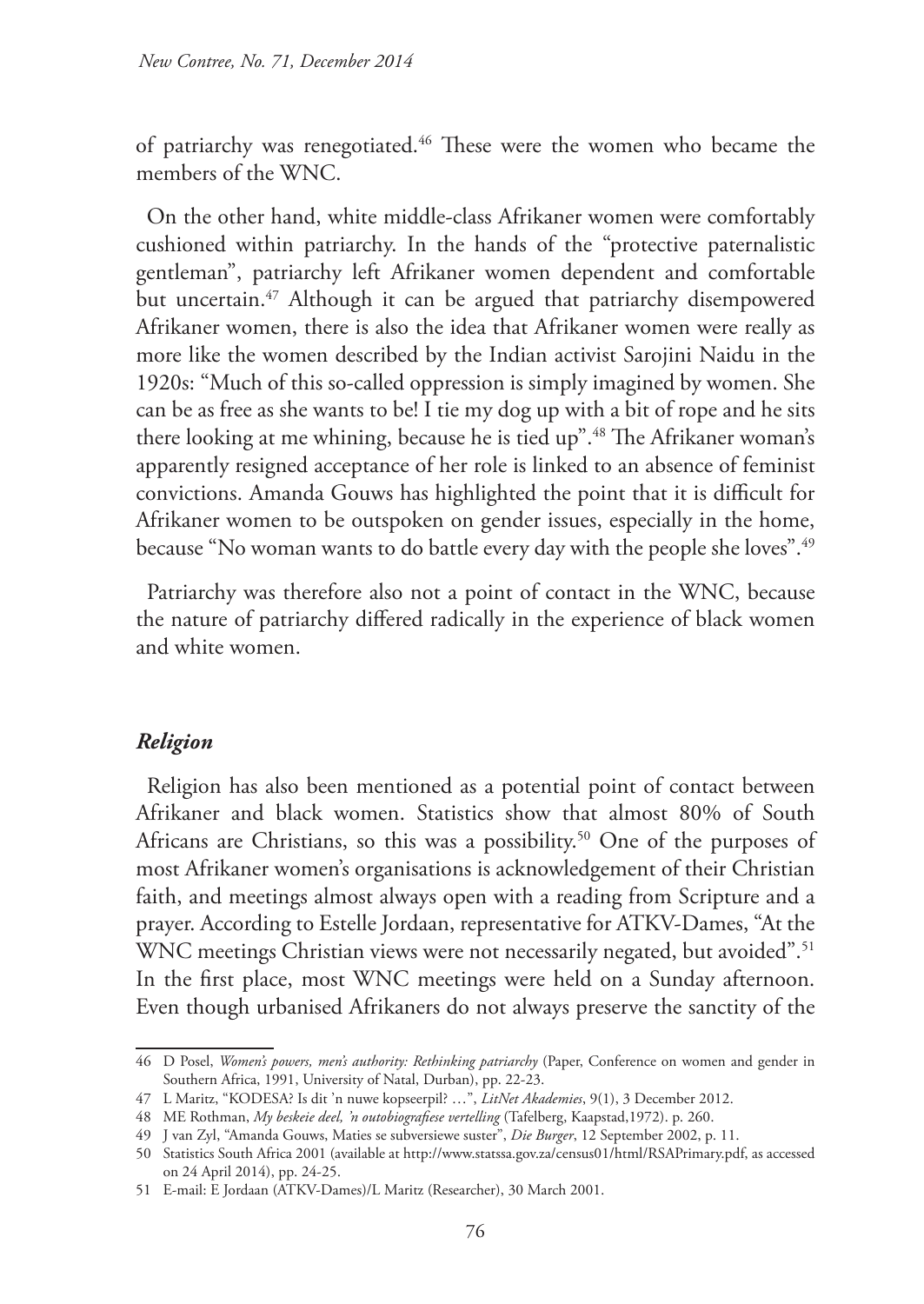Sabbath any longer, Sundays are traditionally a family day, definitely not a day to attend political meetings. Dene Smuts of the Democratic Party said that "the National Party (White) women did not always want to attend meetings on wet Sunday afternoons in the coloured areas – their husbands and family and they themselves did not want to do it, but it was the only time that workers in the 'struggle' could manage!"52 In the second place, the fact that the meetings did not open with a reading from Scripture and a prayer caused unhappiness.53 Estelle Jordaan, however, took the bull by the horns during a national conference when once again the meeting was not opened with scripture and prayer. During the conference a report stated that 67% of women in South Africa regarded themselves as Christians. Jordaan used the opportunity to say that if that was the case, then the majority of women at the meeting were probably Christians and the meeting of the WNC should be opened in the "right manner". Her comment was received with approval and applause. According to Jordaan, after that the meetings that she attended and the projects she was involved with were opened or closed with at least a prayer.54 But apart from this occasion the issue was apparently never addressed as a factor.

Within the WNC itself, however, there were several different denominations. There was also the ANC alliance with the Communist Party. Kadalie believes that black women followed communist ideology selectively, because even though the "preached" communism, they were very religious and for that reason strongly opposed to abortion, for example.<sup>55</sup> In 1994 Joe Slovo, head of the South African Communist Party, commented on the religious leaders that attended and officiated during the funeral of the socialist atheist Chris Hani in April 1993. Slovo said that the core values of religion, and more specifically the practice of Jesus, namely cooperation, human equality, sharing and liberatory hope, are precisely the core values of socialism. He suggested that a constructive dialogue between Communists and Christians be opened " to find each other through our shared values and principles".56 White South Africans grew up with a fear of communist ideology, the red peril ("rooi gevaar"). "The writing on the wall is red" was a typical slogan, which gave

<sup>52</sup> D Smuts, Vraelys, 4 September 2002.

<sup>53</sup> L Geldenhuys (*National Party*), Questionnaire, 17 May 2001.

<sup>54</sup> E-mail: E Jordaan (ATKV-Dames)/L Maritz (Researcher), 30 March 2001.

<sup>55</sup> L Maritz (Personal Collection), interview, R Kadalie (*Women's Alliance*, political activist, academic), 11 June 2004.

<sup>56</sup> J Slovo, "Shared values", *The African Communist,* 136, First Quarter 1994, pp. 46, 53.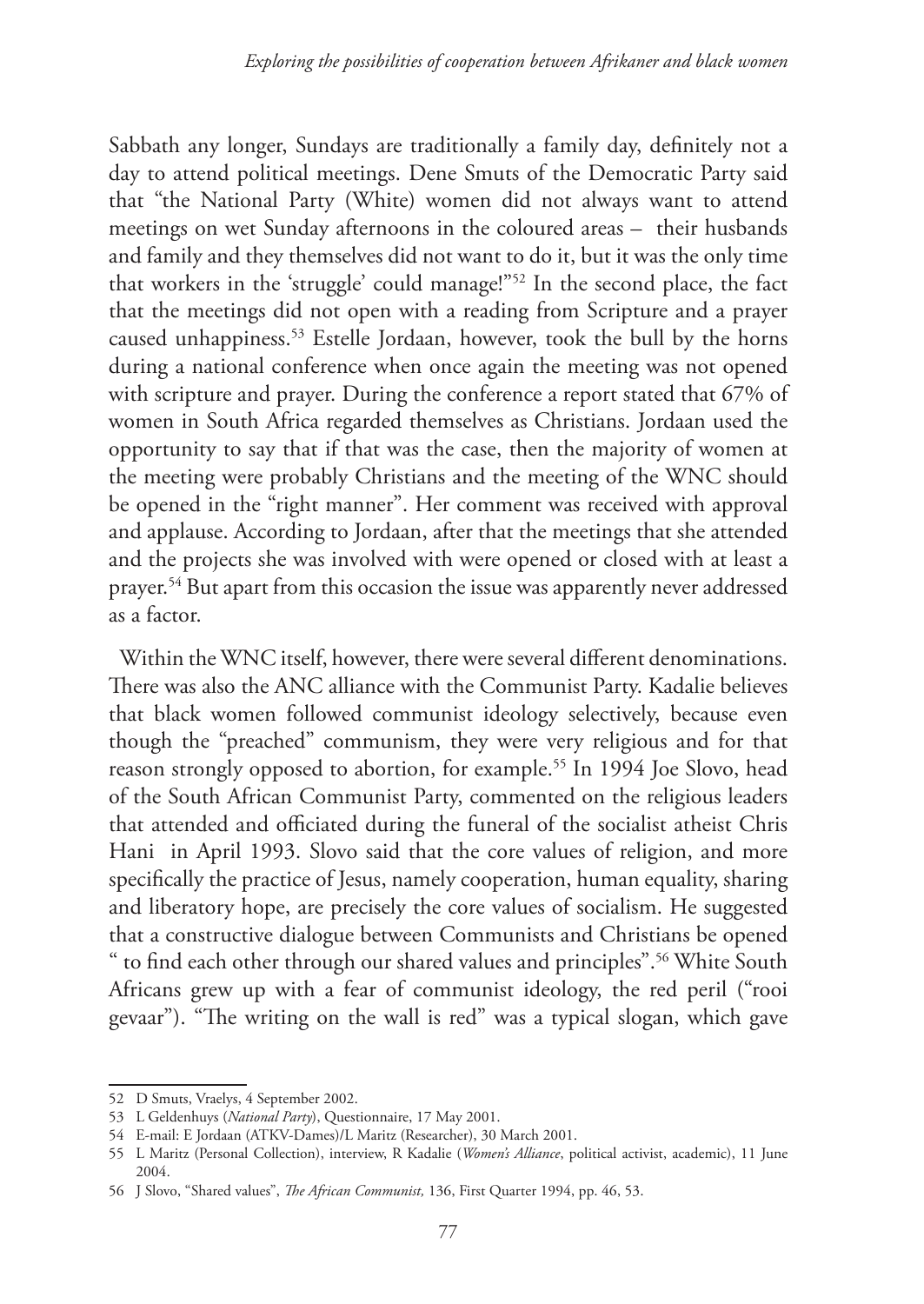communism a Biblical connotation.<sup>57</sup> Since 1977 the "total onslaught" and "total strategy" were the catchwords of the beleaguered apartheid ideology. Sacrifices by whites, such as conscription, were seen as necessary, since the war was between extremes, "Christendom" against "atheism", "democracy" against "totalitarianism", and "order" against "chaos". In 1985, with increasing unrest within the country, the SADF emphasised that the destabilisation was being orchestrated from Russia, and that the Russians were using the ANC to achieve their goals, which meant that the SADF was the protector of all groups in South Africa.58

Afrikaner women were also "conscripted" and made part of the fight against communism. In 1978/79 the Federal Council of the National Party issued a pamphlet called "Women our silent soldiers". The enemy was communism and women were the "invisible weapon", "indispensable soldiers". It was critical to recognise the enemy and women were warned against the "snake in one's bosom", since the enemy can hide even in the family, and in social and political circles. In 1986 Vroue vir Suid-Afrika issued a pamphlet in which women were encouraged to talk to their domestic workers. Examples of such conversations were provided where domestic workers were warned against the ANC, the United Democratic Front, the South African Council of Churches and communism.59

So there are not many signs of Rhoda suggested points of contact in reality. What would have made the Afrikaner women's experience of the WNC positive, despite their unenviable position and lack of a sense of community with black women? There needs to be a motive to become – and remain – involved.

### *Feminism*

Could it have been feminism? The WNC could have been seen as a liberal feminist organisation. Because the WNC as an organisation was primarily oriented towards the empowerment of women and so had a strong feminist basis, it is necessary to outline some of the most important feminist views.

<sup>57</sup> C Jansen, "Apartheid and religion" (available at http://www.postfun.com/pfp/features/98/may/cjansen.html, as accessed on 12 June 2004).

<sup>58</sup> MJ Phillips, "The end conscription campaign, 1983-1988: A study of white extra-parliamentary opposition to apartheid", pp. 22-23.

<sup>59</sup> AJ Norval, *Deconstructing apartheid discourse* (London, Verso, 1996), pp. 203-205.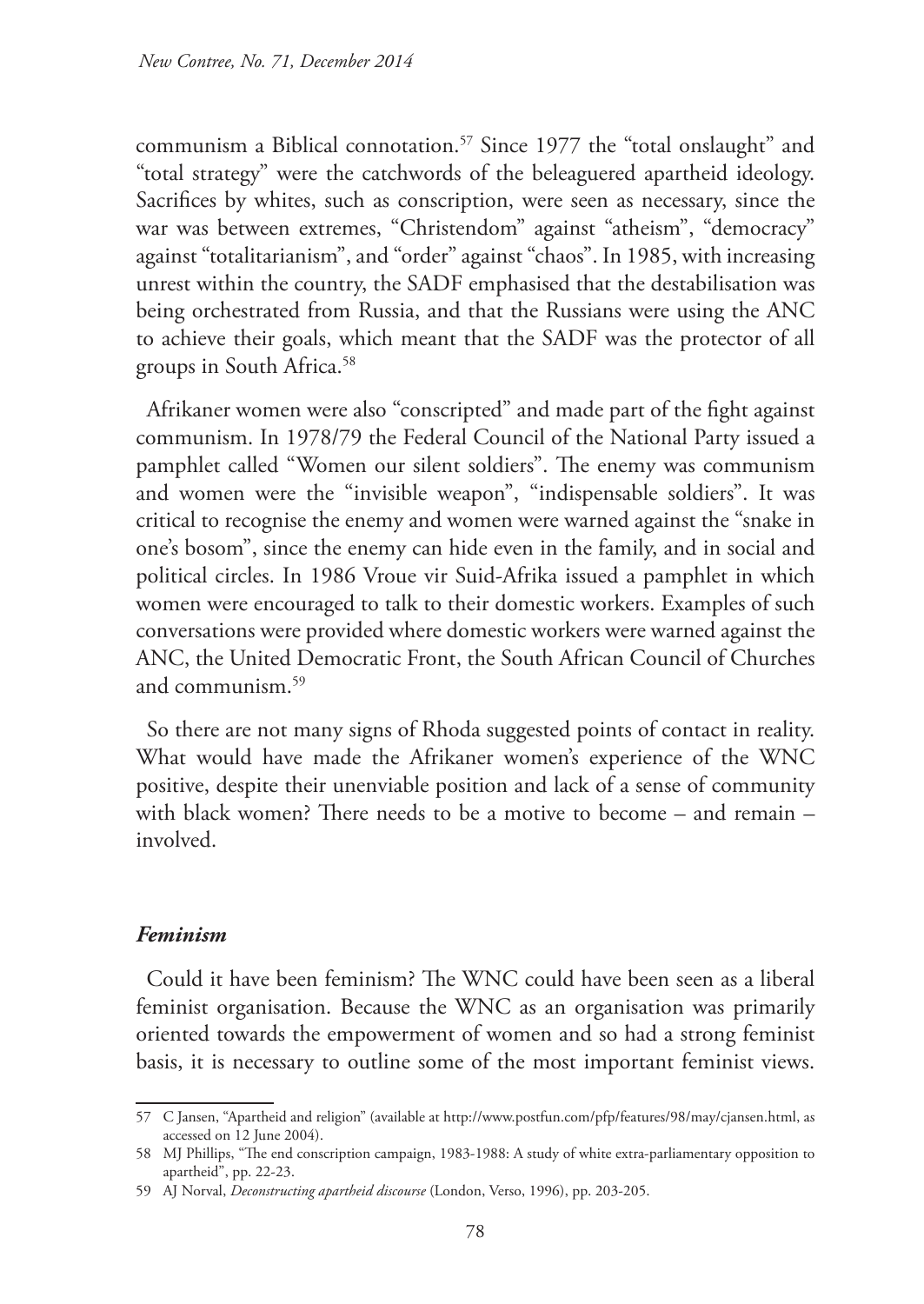Feminism as an ideology refers to ideas advocated by women that aim to change the position and experience of women in contemporary societies, according to Andrienetta Kritzinger. Liberal feminism holds that women as a group are kept in a subordinate position in a male-dominated social and political system, and deprived of liberal values such as equality, freedom and justice. Liberal feminists believe that the solution to this problem is antidiscriminatory legislation. The initial goal of the WNC, namely that the Women's Charter should form part of the Constitution of South Africa to protect women's rights constitutionally, was liberal feminist in nature. Radical feminism, on the other hand, argues that women's gender, namely their sexuality and procreative function, is used by men to oppress them. Women thus demand control over their own bodies such as, for example, the right to decide for themselves on abortion.<sup>60</sup> Another feminist outlook is black feminism, which believes, according to Amanda Gouws, that oppression stems from the lack of recognition of the distinctiveness of the position of black women. Black feminists blame mainly white middle-class feminists, who marginalise black women.<sup>61</sup>

Black women's political awareness was shaped and developed over a period of seven decades. The intensified political actions during the 1980s, especially the "state of war", took women's political conscientisation to the next level.

On 12 June 1986 a country-wide state of emergency was declared and Magnus Malan, the Minister of Defence, was asked to restore order in the black townships. The inhabitants of the black townships experienced the state of emergency as a state of war. Given the police presence in the townships, the raids, murders and harassment, people lives were disrupted and their property destroyed. Between June 1986 and June 1987 some 26 000 people were detained and 34 organisations banned.<sup>62</sup>

By this time many black women were already active on a broad front. They played a central role in the founding of the United Democratic Front (UDF) in August 1983 and took part in protest actions on issues that affected communities, for example, forced resettlements, student harassment and bus boycotts. As workers they also participated in go-slow strikes and full strikes

<sup>60</sup> A Kritzinger, *The status of feminism and feminist theory* (Paper, University of Stellenbosch, 2004), pp. 1-3.

<sup>61</sup> A Gouws's classification of feminism, M du Toit and A Krog, "Op pad na 'n inheemse feminisme", *Die Suid-Afrikaan*, 50, October 1994, pp. 22-23.

<sup>62</sup> W Esterhuyse and P Nel (eds.), *The ANC* (Tafelberg, Cape Town, 1990), p. 20; S Dubow, *The African National Congress* (Jonathan Ball Publishers, Johannesburg, 2000), p. 92.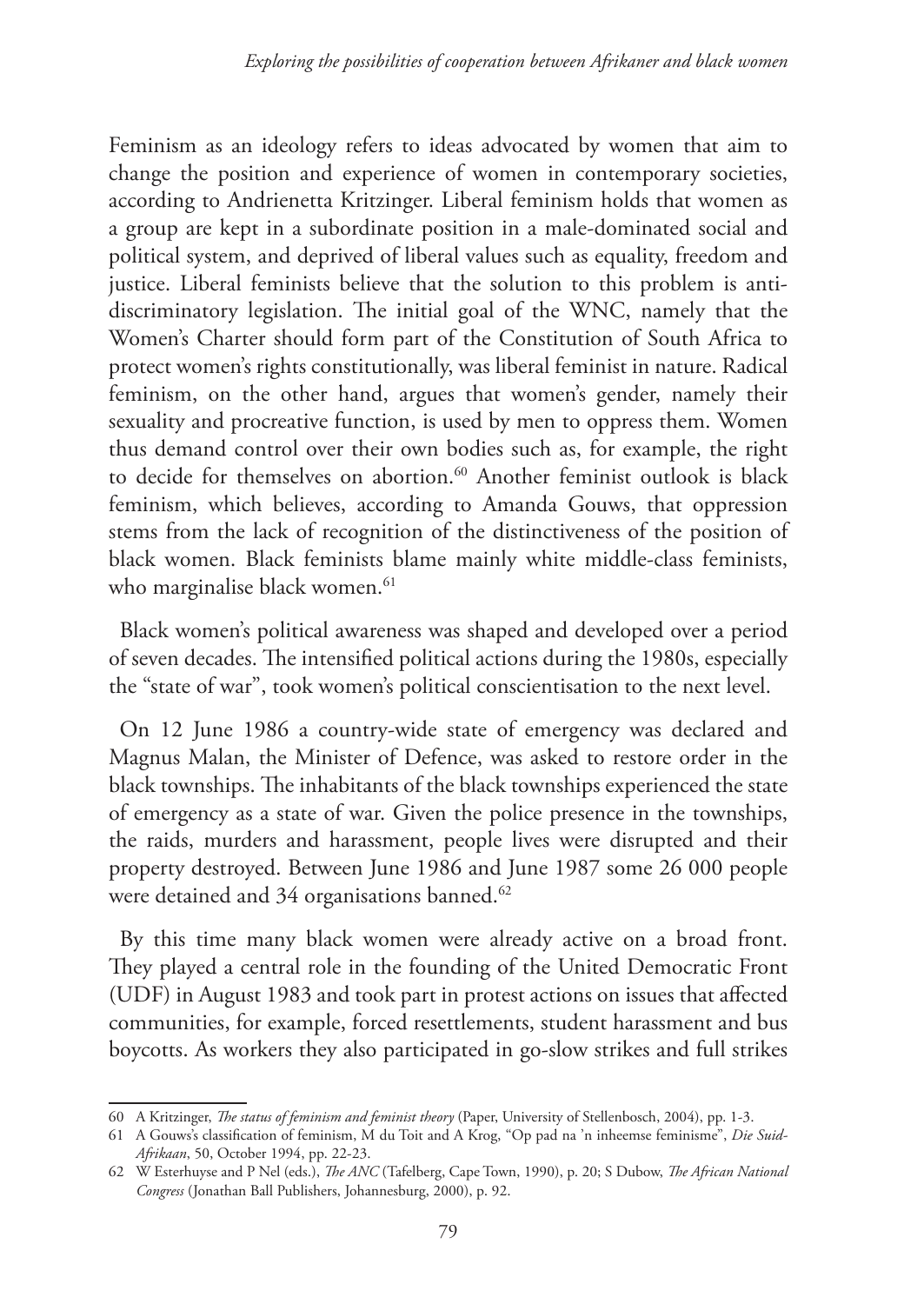in factories, and made a contribution to the expansion of the democratic trade union movement and the subsequent formation of COSATU in November 1985. Women also played a part in the strong stand that COSATU adopted regarding women workers. In addition, women became involved in initiatives such as child care, adult literacy and self-help schemes such as *stokvels* (joint savings schemes).<sup>63</sup>

Black women became politically engaged when their homes and communities were threatened, but during the state of emergency a new awareness emerged – Marcus calls it a revolutionary feminism. During this time women developed a broader understanding of their oppression as women and realised that the struggles for the liberation of women and of black people as a whole had to be waged simultaneously. Leila Patel, education officer at the Federation of Transvaal Women, said:64

Our understanding of the special abilities of women is that they are rooted in exploitation, racial oppression and sexism. The battle against capitalism, racism and sexism cannot be fought as part of a three-stage plan – the struggle must be waged simultaneously at all these levels. We are committed to building women's organisation; to uniting women, to raising the voice of women in the national democratic struggle led by the working class. It is our task to develop working-class leadership amongst women and to allow working-class interests to dominate our women's organisations.

There is no indication that the Afrikaner women were particularly oriented towards feminist thinking, but rather tended to be apathetic and left the struggle for women's rights in men's hands. These women, who did not hold strongly feminist views, found themselves in the midst of the WNC as an overtly feminist movement that certainly incorporated more than one feminist line of thinking.

As an organisation the WNC was not of one mind with regard to feminism. This is evident from the fact that the WNC's initiative, namely that women's rights should be entrenched in the Constitution through a Women's Charter, failed somewhere along the line. The reasons for this change of plan can be explained by, among other things, the differences within the WNC, which included diverging opinions on the actual purpose of the Women's Charter. The more radical group within the WNC wanted to use the Women's Charter

<sup>63</sup> T Marcus, "The women's question and national liberation in South Africa", M van Diepen (ed.), *The national question in South Africa* (Zed, London,1988), pp. 103-104.

<sup>64</sup> T Marcus, "The women's question...", M van Diepen (ed.), *The national question in South Africa*..., p. 106.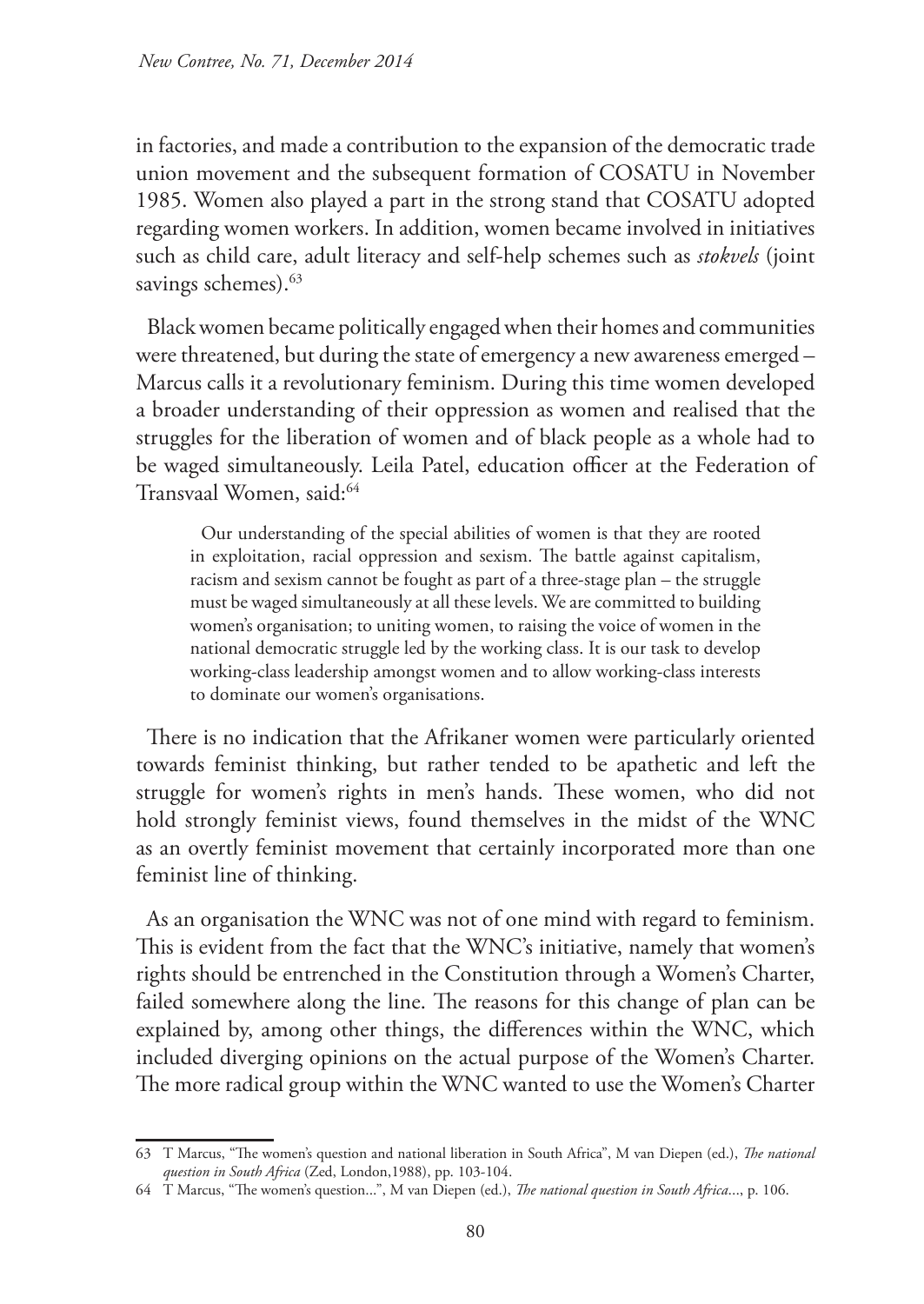to mobilise the women's vote, while the more moderate members wanted to make the Women's Charter part of the legislative process.<sup>65</sup>

Examples of the hostility with which Afrikaner women were received by those who could be labelled black feminists are legion. These black women, who could certainly blame the harm done to black people on the white ruling class, did not hesitate to criticise the Afrikaner women for the ideology of apartheid and in the process also openly rejected the use of the Afrikaans language. The chances of Afrikaner women developing a shared feminist vision with black women in the midst of so much hostility were slim. In contrast, Gertrude Fester<sup>66</sup> advocated an indigenous South African feminism that would incorporate elements from all the feminist schools of thought, while accepting the diversity of women.<sup>67</sup> Was a shared feminism possible in a capitalist system in which blacks were so superior in numbers? Was it possible that such a diverse group could hold a shared vision? Black women wanted to ensure that rights – which they never had in most cases – became part of their lives in the future South Africa. In contrast, Afrikaner women had to face the possibility that in future they would lose more than they would gain; their privileged position in South Africa was being jeopardised. Would Afrikaner women place themselves in the position of black women and so jointly fight against discrimination? Afrikaner women regularly gave of themselves for the sake of the wellbeing others, but that was different because it was on their terms. It is doubtful that Afrikaner women were sufficiently impassioned to fight for the political rights of their new-found "black" sisters. The writer, André Brink, says that the "ravages of apartheid" led to "subtle distortions of the mind", which made it difficult, if not impossible, for whites to see a situation from the perspective of blacks, and this consequently led to lack of empathy and especially sympathy.68 In 1991 most Afrikaner women were not ready for a common feminist vision.

Feminism was thus not a unifying factor within the WNC.

<sup>65</sup> SK Abrams, "Fighting for women's liberation during the liberation of South Africa: The Women's National Coalition" (MA, Wadham College, Oxford, 2000), pp. 10-11.

<sup>66</sup> G Fester, educator, activist, *Women's Alliance*, n.d.

<sup>67</sup> R Kadalie, "Feminism and the role of black women movements", *Die Suid-Afrikaan*, 50, October 1994, pp. 25-26.

<sup>68</sup> A Brink, "Dakar: ANC and Afrikaners in dialogue", *Democracy in Action*, October 1987, pp. 5-6.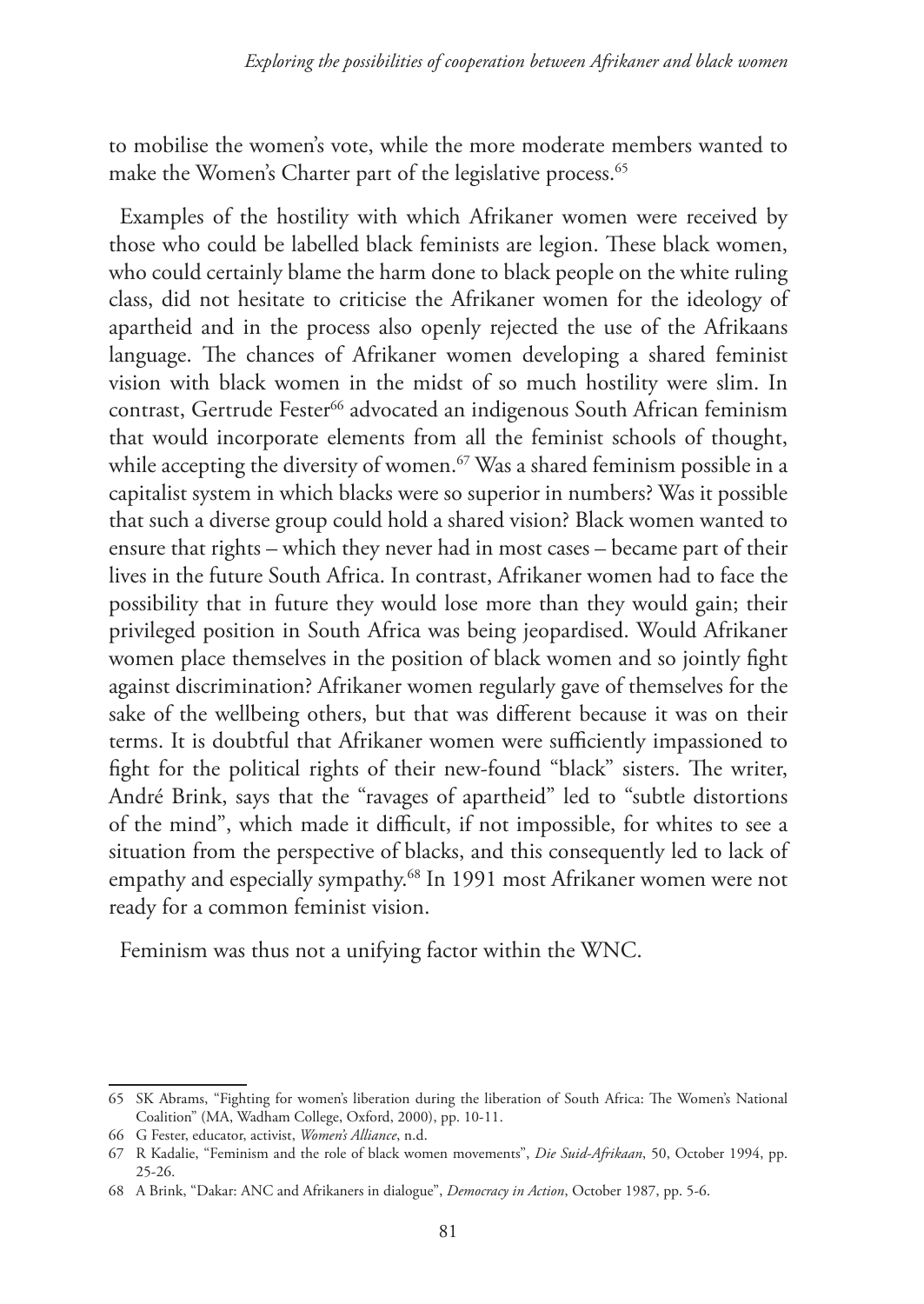#### *Focusing on the goals of the WNC*

Would it have been possible to focus on the goals of the WNC for the sake of a positive experience? Hilary Wainwright has argued that a successful women's movement has the ability to unite its members in addressing important issues, yet at the same time respecting political differences, but also to agree to differ, without causing harm to the movement.<sup>69</sup> In the case of the Afrikaner women in the WNC, they felt alienated most of the time, largely because of the political background that was associated with them. Iris Marion Young distinguishes between women as a "group" and women as a "series". As a group all the women, including those from Afrikaner cultural organisations, would have supported the goals of the WNC and as a group undertake to make it work. As a social collective that came from organisations that all had the protection of Afrikaner culture and a belief in Christianity, they would be seen as a "series". Although the Afrikaner women came from different organisations, they could act as individuals and at the same time be united in the goals that were common to the Afrikaner organisations. Young argues that there can be a relationship between a group and a series, but suggests that it must be a spontaneous group formation.<sup>70</sup> We know that the group formation was not spontaneous. The ANCWL's disillusionment that they were side-lined by the men in the ANC forced them into action to form a women's organisation. Afrikaner women were urged by Afrikaner leaders to move out of their comfort zone and reach out.<sup>71</sup>

In reality, the actual goals of the WNC were always suspect, because in the face of charges that it was a political instrument employed by the ANC, and the associated political intrigues and undertones, it could not do much to keep members focused. The non-political image of the WNC was seriously jeopardised, because the WNC did not exist or operate in a vacuum. Furthermore, the events at CODESA I and II and the multiparty negotiations, and the eventual breakdown of negotiations, had an impact on the relations and events within the WNC. Political tactics such as government's passing of the Bill of Fundamental Rights which contained clauses on equality and women's rights created even more divisions within the WNC. At a meeting in February 1993 women indicated indignation that the government were still

<sup>69</sup> H Wainwright, "Beyond leadership", J Siltanen and M Stanworth (eds.), *Women and the public sphere, a critique of sociology and politics* (Hutchinson, London, 1984), p. 182.

<sup>70</sup> IM Young, "Gender as seriality: Thinking about women as a social collective", *Signs*, 19(3) 1994, pp. 723-725, 735.

<sup>71</sup> See section: If Afrikaner women were united as a group, p. 85.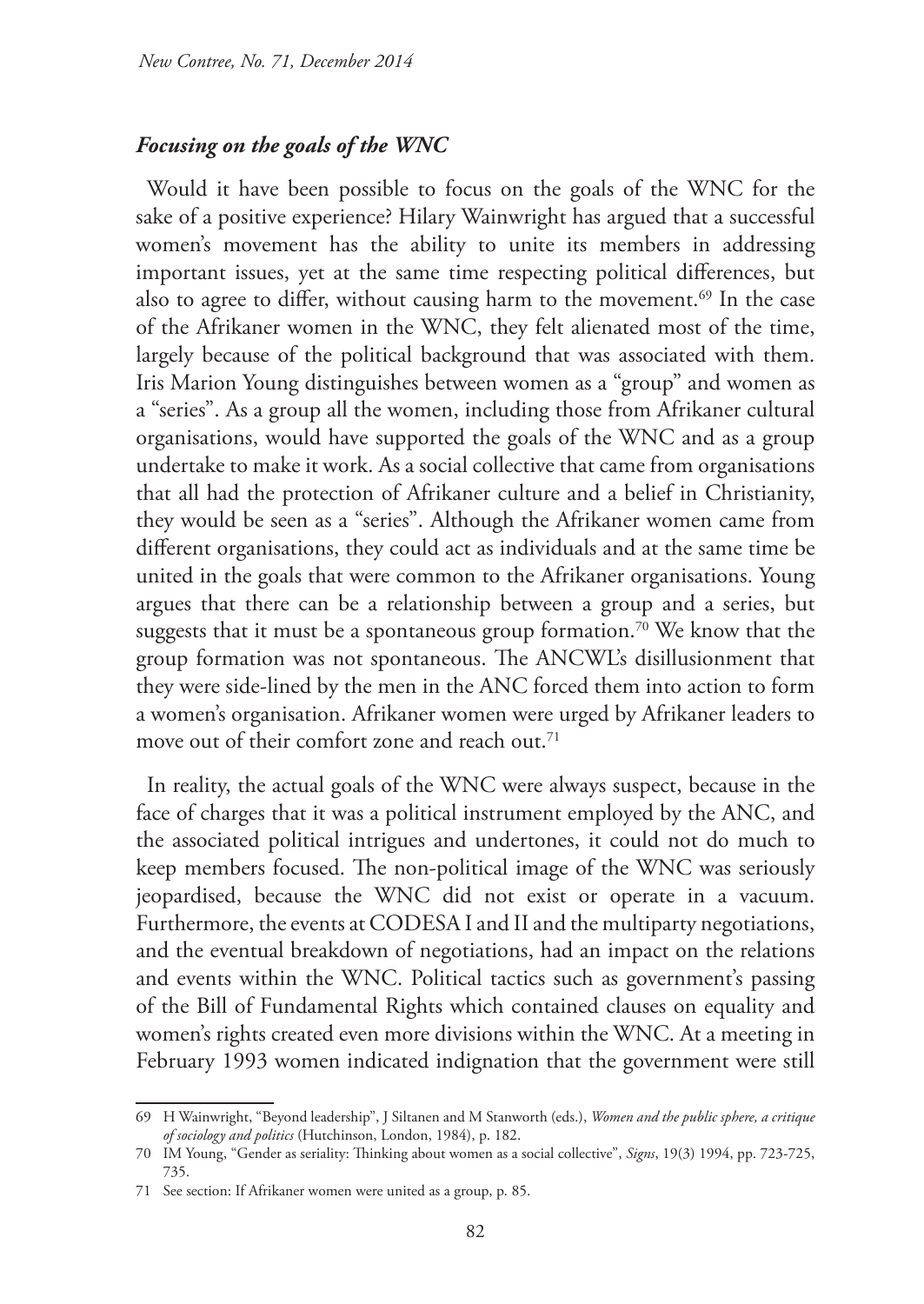making decisions on behalf of women. The NP women defended it as at least a step in the right direction.72

Despite these political events, Afrikaner women would have experienced the WNC in a more positive way, if it could have focused on its goals. But one of the main objectives of the WNC, namely to incorporate a Women's Charter into the country's new constitution, failed. Although this was never directly stated, the Women's Charter project was delayed because the problems that arose during the negotiation process affected the WNC as well. Apart from the political tensions, the role players on the candidates list of the ANCWL lost their focus on the task at hand, because the negotiating process proceeded more quickly than the Women's Charter campaign.

It is also possible that the charge that the WNC was only a political smokescreen was true and that the most important task of the WNC was actually to educate eight million new (women) voters and to canvass their votes. Although all the political parties could have used this educational task for their own benefit, there were more accusations that this was in fact done mainly by the ANC. After the leaders of the ANCWL, who were prominent in the WNC, obtained seats in Parliament, the ANCWL turned its back on the WNC. This is sufficient proof that the organisation used the WNC as a political instrument. It can thus be readily accepted that the WNC was created to achieve (party) political objectives.

The WNC did eventually carry out its mandate and set up a Women's Charter, but the questionable conclusion of the campaign for the Women's Charter also made the end result somewhat suspect.

All the political influences and innuendo were problematic for most Afrikaner women. Apart from the fact that they felt "cheated" as they unwittingly became part of the political game, the goals of the WNC became irrelevant. 73

### *Sisterhood*

Was there a possibility of the positive involvement of the Afrikaner women in the WNC in the notion of a "sisterhood" between the women of the

<sup>72</sup> MCH 100 3.1.2, National Council, Minutes, 6 February 1993.

<sup>73</sup> L Maritz, "Party politics jeopardised the credibility of the Women's National Coalition for Afrikaner women in the organisation", *New Contree*, 61, May 2011, pp. 116-117.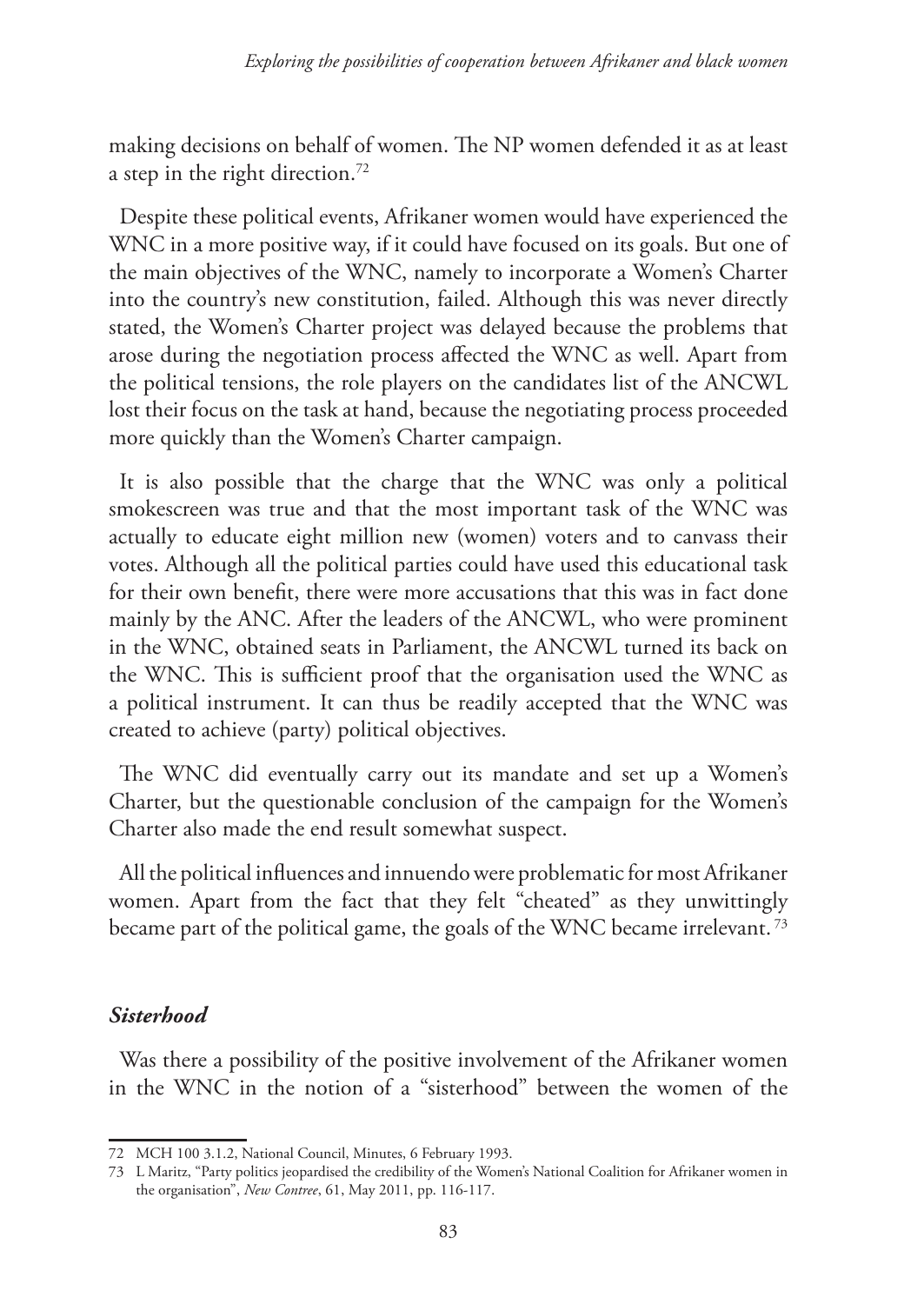#### organisation?

"Sisters, Delegates and Comrades" are the opening words of Frene Ginwala's speech during the inaugural meeting of the WNC on 25 April 1992. With this greeting she aimed at including all the delegates, but it also differentiated between them. Afrikaner women did not fall into the category of sisters or comrades; they were not black sisters and were not comrades in the struggle. Frene Ginwala later said in her speech that she hoped that there was something more that brought the women there than a "suddenly felt emotional response to a notion of sisterhood?" She hoped for "something more substantial that will help us to override our differences".<sup>74</sup> Ginwala herself seemed to have discarded sisterhood as a unifying factor.

According to Louise Vincent, the idea of a united "sisterhood" has been largely discredited these days, precisely because of the diversity of women.<sup>75</sup> Shireem Hassim claims that political differences stood in the way of a common discourse on feminism and thus excluded the idea of "sisterhood". There was no shared vision; the most that could be expected was solidarity in striving for the WNC's goals.76 This corresponds with Fidela Fouche's view that women cannot unite as "sisters" or even as "women", but there can be collaboration on issues affecting all women.77 According to Desiree Hanson, feminism is not only a social theory, but also a political practice. If women do not have shared political, economic and social interests, and if their respective visions of liberation are determined by their specific position in social structures, then women's liberation becomes a different issue for different women. Gender oppression is not the same for all women in South Africa.78

It has been suggested that a kind of "sisterhood" can be built where the emphasis falls on the different kinds of gender oppression; where women who hold other views are acknowledged.79 But at the time the diversity within the WNC did not allow a common feminist perspective nor the development of a "sisterhood". In the words of Dene Smuts, these differences produced a "Women's National Collision" rather than a "Coalition"; in others words, conflict rather than cooperation was the result.<sup>80</sup>

<sup>74</sup> MCH 100, 15.1.5.6 Workshops (National): Speech by Frene Ginwala, National Workshop, April 25-26, 1992.

<sup>75</sup> L Vincent, "A question of interest: Women as opposition", R Southall (ed.), *Opposition and democracy in South Africa* (Frank Cass, London, 2001), p. 78.

<sup>76</sup> S Hassim, "'A conspiracy of women'", *Social research*, 69 (3), fall 2002, pp. 704-705.

<sup>77</sup> F Fouche, "Overcoming the sisterhood myth", *Transformation,* 1994, 23, p. 79.

<sup>78</sup> D Hanson, "Bridging the divides", *Agenda*, 1992, 13, p. 35.

<sup>79</sup> F Fouche, "Sisterhood", *Sash*, January 1994, p. 8.

<sup>80</sup> D Smuts, Questionnaire, 8 August 2004.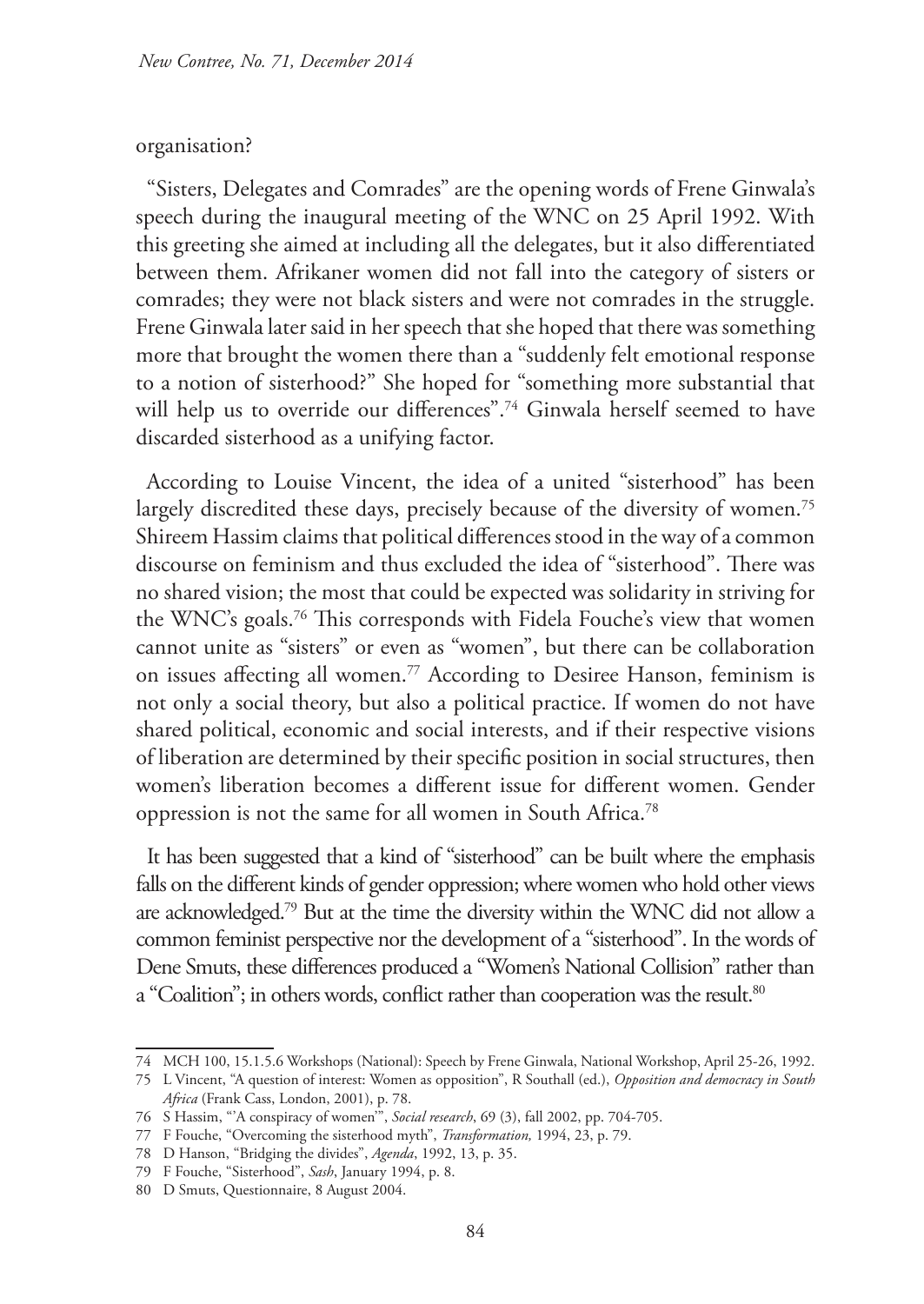### *If Afrikaner women were united as a group*

Would it have helped if the Afrikaner women had stood together as a group? Because Afrikaner women were in the minority, such solidarity would have empowered them literally and figuratively.

In her analysis of why women's movements organise, Maxine Molyneux distinguishes between three types, namely independent movements, associated linkages and directed mobilisations. Since it has been suggested that the ANCWL's initiative to form the WNC was a directive from the ANC, the WNC would be classified as a directed mobilisation.<sup>81</sup> Women are mobilised to achieve a broader political goal, e.g. voter education of black women, whilst at the same time advancing women's interests. Afrikaner women in the WNC who represented the cultural organisations were also mobilised by Afrikaner leaders to join the WNC to broaden their vision.

It is very clear that most Afrikaner women's organisations represented in the WNC had as their goals the preservation of Afrikaner culture and Christianity. Afrikaner cultural organisations that were members of the WNC, although apparently apolitical, were representative of the moderate groups on the political spectrum, seeing that the more right-wing Afrikaner parties were not involved. But there were differences even among the moderates.<sup>82</sup>

With the split in the National Party, when the break-away Conservative Party was established in 1982, divisions also arose between Afrikaner cultural organisations and churches. The founding of the Afrikaanse Protestantse Kerk at that stage, which admitted only whites as members and justified this from the Bible, is an example of these divisions. Even the Afrikaner Broederbond split when the Conservative Party also established a secret organisation, Toekomsgesprek. In an attempt to play a unifying role that would transcend party politics, the Afrikaner-Volkswag was established in 1984. Among the most important aims of this organisation were the maintenance of the Afrikaans language, heightening of the Afrikaners' historical consciousness and the protection of Afrikaans educational institutions. But this organisation collapsed apparently because Prof. Carel Boshoff wanted to make its main preoccupation the need for an Afrikaner "volkstaat", an ideal not supported by all "right-wing" Afrikaners, and definitely not by "left-wing" Afrikaners. The

<sup>81</sup> M Molyneux, "Analysing women's movements", *Development and Change*, 29(2), April 1998, pp. 229-230.

<sup>82</sup> FAK, "Wie is ons? Afrikanergeskiedenis" (available at http://www.afrikanergeskiedenis.co.za/wie-is-ons/, as accessed on 25 October 2013).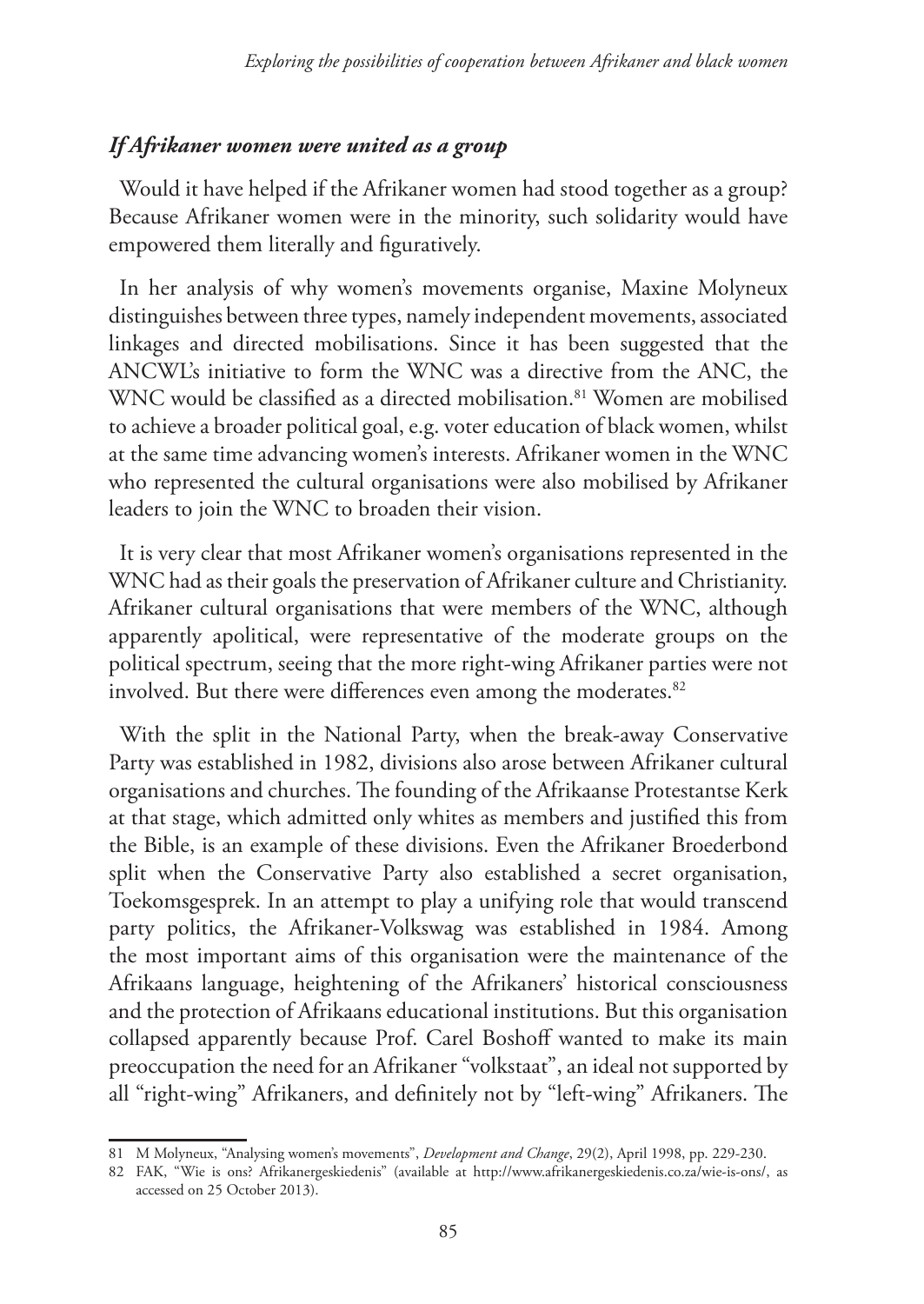consequence was that it became known as an ultra-conservative organisation and associated with far-right politics. Instead of ensuring Afrikaner unity, it ultimately created deeper divisions.<sup>83</sup>

It is evident that in the 1980s and 1990s Afrikaner cultural organisations were facing a crisis of survival and there was also an underlying fear that they would not survive as a group in the future. In 1990 the Afrikaner-Kultuurbond was established to act as the overarching cultural organisation for "right-thinking" Afrikaners.<sup>84</sup> This was an attempt to draw strength from numbers for the sake of survival.

But there was also pressure on these cultural groups to move away from exclusivity and reach out to fellow South Africans. The call for Afrikaners to become involved came mainly from the Afrikaner intelligentsia. On 23 March 1990 the Rand Afrikaans University held a seminar on the topic "Renewal in Afrikaner thinking". Speakers were inter alia Hennie van Deventer, editor of *Die Volksblad*, Alan Boesak, Dutch Reformed Church minister and antiapartheid activist, Willem Nicol, minister of the Dutch Reformed Church, Prof. Piet Meiring, head of the South African Broadcasting Corporation, and the writers Adam Small and André Brink. The goal of the seminar was that all Afrikaners must broaden their vision and become more inclusive.<sup>85</sup>

Subsequent speeches by President FW de Klerk and his wife also sent out the message that Afrikaner women in particular must move out of their comfort zone and reach out to black South Africans and play a more active role in the political process. President de Klerk had a meeting with 22 representatives of Afrikaner culture organisations, including the ATKV, Jong Dames Dinamiek, and Dames Aktueel. The essence of these talks was that although Afrikaner culture must be protected and developed, there must be an outreach to the broad population of South Africa.<sup>86</sup>

Thus when the invitation came from the ANCWL to participate in the establishment of a women's organisation, Afrikaner culture organisations were forced out of their comfort zone and became involved.

<sup>83</sup> Eie kantoor, "Vroue moet kan skiet, maar hulle ook geestelike bewapen", *Die Burger*, 8 September 1993, p. 9; FW de Klerk, *Die laaste trek – 'n nuwe begin* (Human & Rousseau, Kaapstad, 1998), p. 107.

<sup>84</sup> Politieke redaksie, "Kultuurbond verdeel regses meer Carel Boshoff blykbaar uitgedryf", *Die Burger*, 7 December 1990, p. 2.

<sup>85</sup> Own correspondent, "Saamtrekke vandag in Tvl oor Afrikaner", *Die Burger*, 23 Maart 1990, p. 21.

<sup>86</sup> Own correspondent, "A woman's place", *The Natal Mercury*, 28 September 1990, p. 6; Politieke redaksie, "Kultuurgroepe wil deel hê aan die gesprek", *Die Burger*, 24 November 1990, p. 11.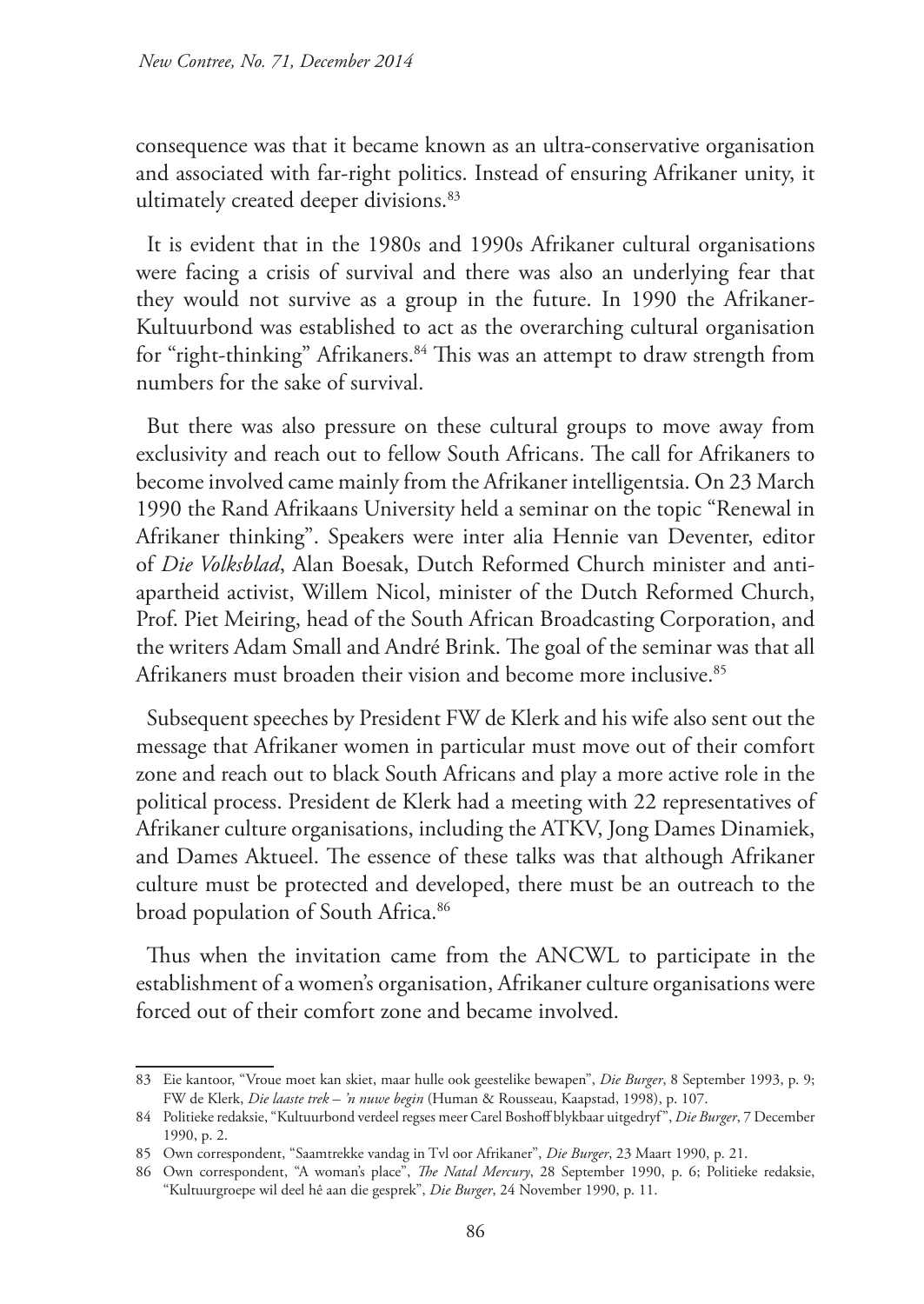According to Molyneux, Afrikaner women joining the WNC was – as in the case of the ANCWL – directed collective action to achieve a general goal.87 In its encouragement of Afrikaner women's organisations to join the WNC, the government had in mind, apart from conciliation, also attracting prospective voters. The Afrikaner women who were uninterested in politics were mobilised mainly for political reasons. The result was that when the Afrikaner cultural organisations become involved with the WNC, they did not feel at home in the prevailing political atmosphere. There was definitely not have a shared vision.

### **Conclusion**

In their analysis of the WNC, Cock and Bernstein came to the conclusion that "one lesson we can draw from the experiences of women and the WNC is that differences in women's experiences need not be a barrier to coalition building".88 This article argues that for Afrikaner women and black women these differences were insurmountable. The suggested potential bases of cooperation proved to be problematic. There was very little common ground between the Afrikaner women and black women.

The fact that Afrikaner women experienced blatant antagonism definitely did not facilitate matters. When asked why they did not complain about the

hostility they experienced in the WNC, the answer was they were "shy".<sup>89</sup> They felt this way because there was continual reference to the "apartheid regime". Afrikaner women's guilt about the past disempowered them, because they did not have the self-confidence to insist on equal treatment within the WNC. It was precisely with respect to the recognition of cultural groups in the future South Africa that Afrikaner women in the WNC could have made a contribution. Afrikaner women also had a golden opportunity to win back respect for, and trust in, Afrikaners and their culture, but they let the opportunity slip. The stigma attached to the Afrikaner, along with the uncertainty as to who exactly "the Afrikaner" was, prevented Afrikaner women from using the WNC as a platform. It has been indicated that the

<sup>87</sup> M Molyneux, "Analysing women's movements", *Development and Change*, 29(2), April 1998, p. 229.

<sup>88</sup> J Cock and A Bernstein, "Gender differences: Struggles around 'needs' and 'rights' in South Africa", *NWSA Journal,* 13(3), p. 151.

<sup>89</sup> L Maritz (Personal Collection), interview, R Kadalie (*Women's Alliance*, political activist, academic), 11 June 2004.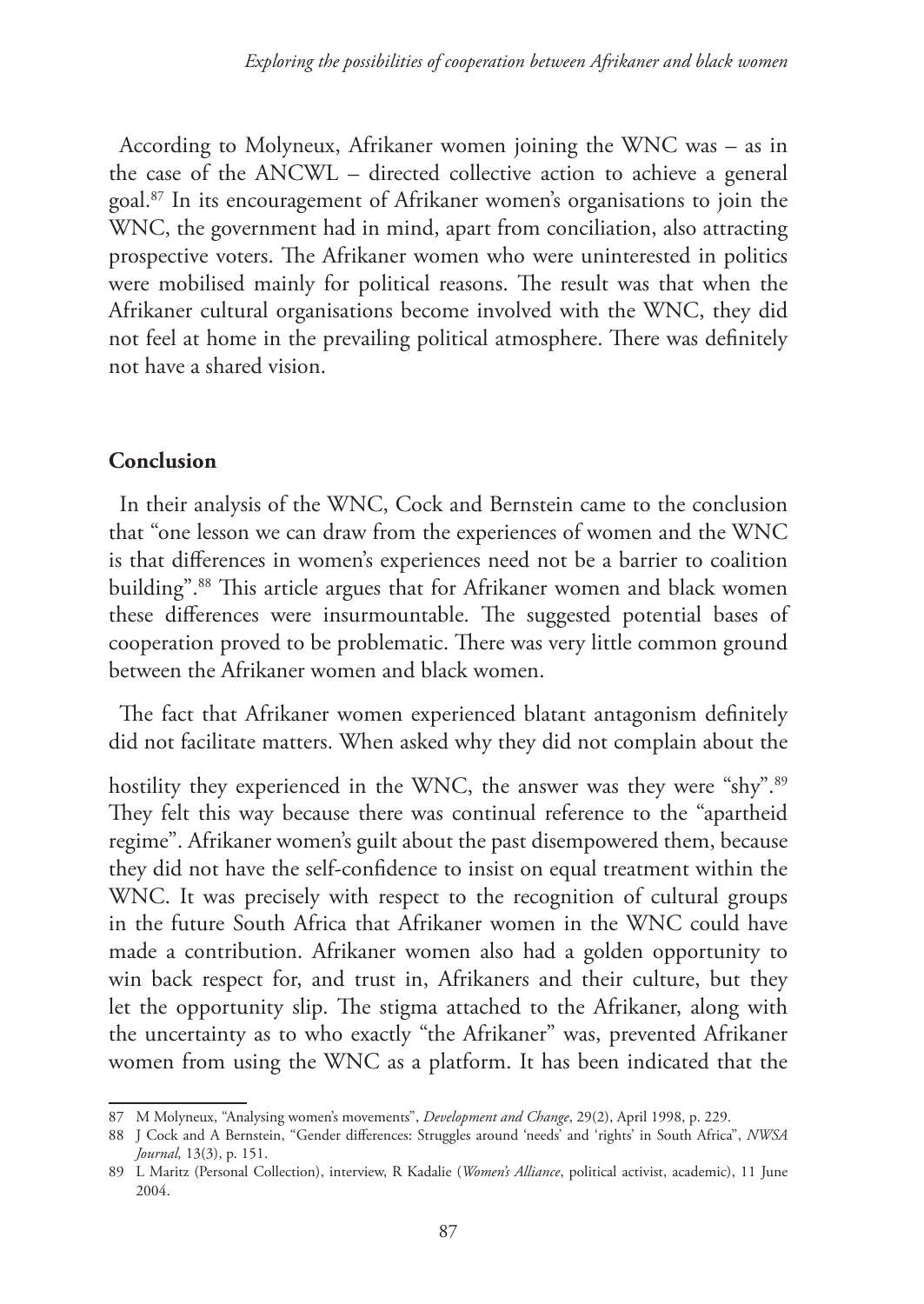hostility which greeted the Afrikaner women played a role in making them intolerant. 90

It could also be argued that the Afrikaner women also saw themselves as "victims" of the black women's intolerance. The Afrikaner women were even accused of having a "victim mentality". The implication was that women preferred to be inferior. It was suggested that the source of this mentality among the Afrikaner women was their religion.<sup>91</sup> This victim mentality could have led to the focus on the negative factors rather than on the goals. In the case of the WNC, this consciousness could have immobilised the Afrikaner women, because as victims they were relieved of their responsibilities, such as becoming involved, for example. As victims, the Afrikaner women were thus simultaneously disempowered and free.

The WNC addressed the political changes too hastily, while the Afrikaner women were not ready for them, because even though they could accept that change was inevitable, these changes were not yet part of their mindset. Even though Afrikaners had begun to move out of their cultural cocoon, the inability of Afrikaner women to adapt was an indication that the process had not been completed. For the journalist Max du Preez the test was whether the Afrikaner women could rise above their comfort zones. Could they rise above local "Boere" politics and help the country advance along the road toward an open and tolerant dispensation? Could they make a significant contribution towards the dismantling of apartheid and were they truly concerned about human rights?<sup>92</sup> In most cases the answer was No. Afrikaner women were caught up in a situation where they had to break away from the past, a familiar reality, but they could not yet master the new reality. The residue of apartheid and a "broken" culture were the baggage that Afrikaner women had to carry with them and that made adaptation difficult. Lack of political expertise played a large role and led to a focus on differences and problems rather than on commonalities. In some cases they simply "did not feel like" becoming involved in an organisation that lay beyond their field of interest.

In her opening address during the official founding of the WNC, Frene Ginwala said: "Our divisions have become barriers", but her concluding

<sup>90</sup> L Maritz, "'In die vyand se kraal'. Die rol en ervaring van Afrikanervroue in die Women's National Coalition", *LitNet Akademies*, 7(3), Desember 2010 (available at http://www.litnet.co.za/Article/in-die-vyand-se-kraal-dierol-en-ervaring-van-afrikanervroue-in-die-womens-national, as accessed on 3 June 2014).

<sup>91</sup> J Hambidge, Panel discussion, Woordfees, Stellenbosch, 2004 (L Mariz, personal attendance).

<sup>92</sup> M du Preez, "Voorloper op 'n smal paadjie", *Die Burger*, 3 February 2003, p. 9.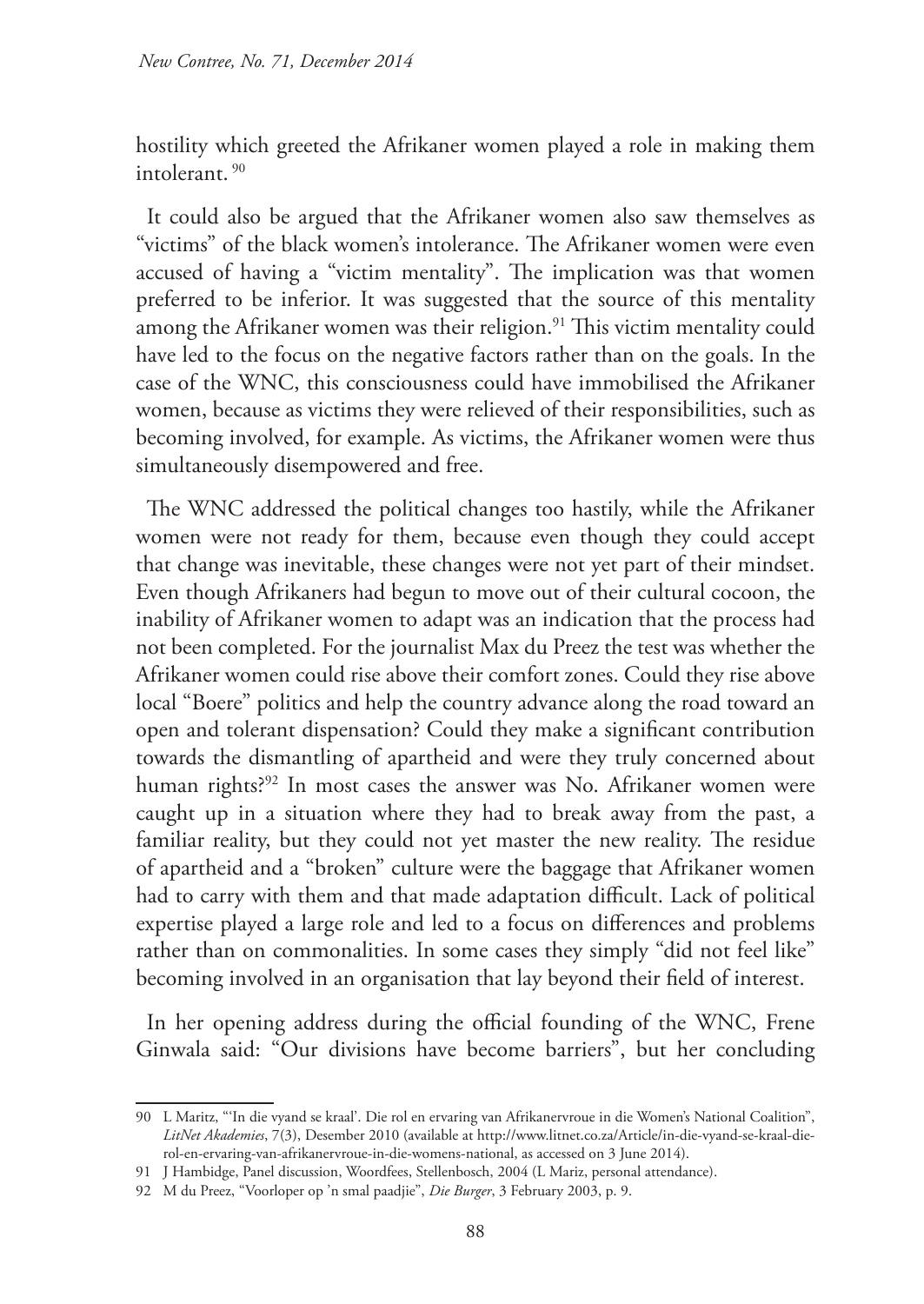words were: "Together we will win".93 Ginwala's wish was both optimistic and idealistic.

# **Addendum: Member organisations of the WNC**

African Christian Democratic Party African Council of Hawkers & Informal Business African Women's Organisation (PAC) Afro Hairdressing and Beauty ANC Emancipation Department ANC Women's League Anglican Women's Fellowship ATKV-Dames AZAPO Women's Organlsation Black Association of Travel Agents of South Africa Black Housewives League Black Lawyers Association Black Management Forum Black Sash Bophelo Impilo Community Association Catholic Women's League Central Islamic Trust **COSATU** Dames Aktueel Democratic Party Development Bank Disabled People of South Africa Executive Women's Club Foundation for African Business Consumer of Service Friendship Forum Girl Guides Association of South Africa Grail Women's Leadership Training IDASA lkageng Women's Club Inkatha Freedom Party Institute of Contextual Theology

<sup>93</sup> MCH 100, 15.1.5.6, Workshops (National): Speech by Frene Ginwala, National Workshop, April 25-26, 1992.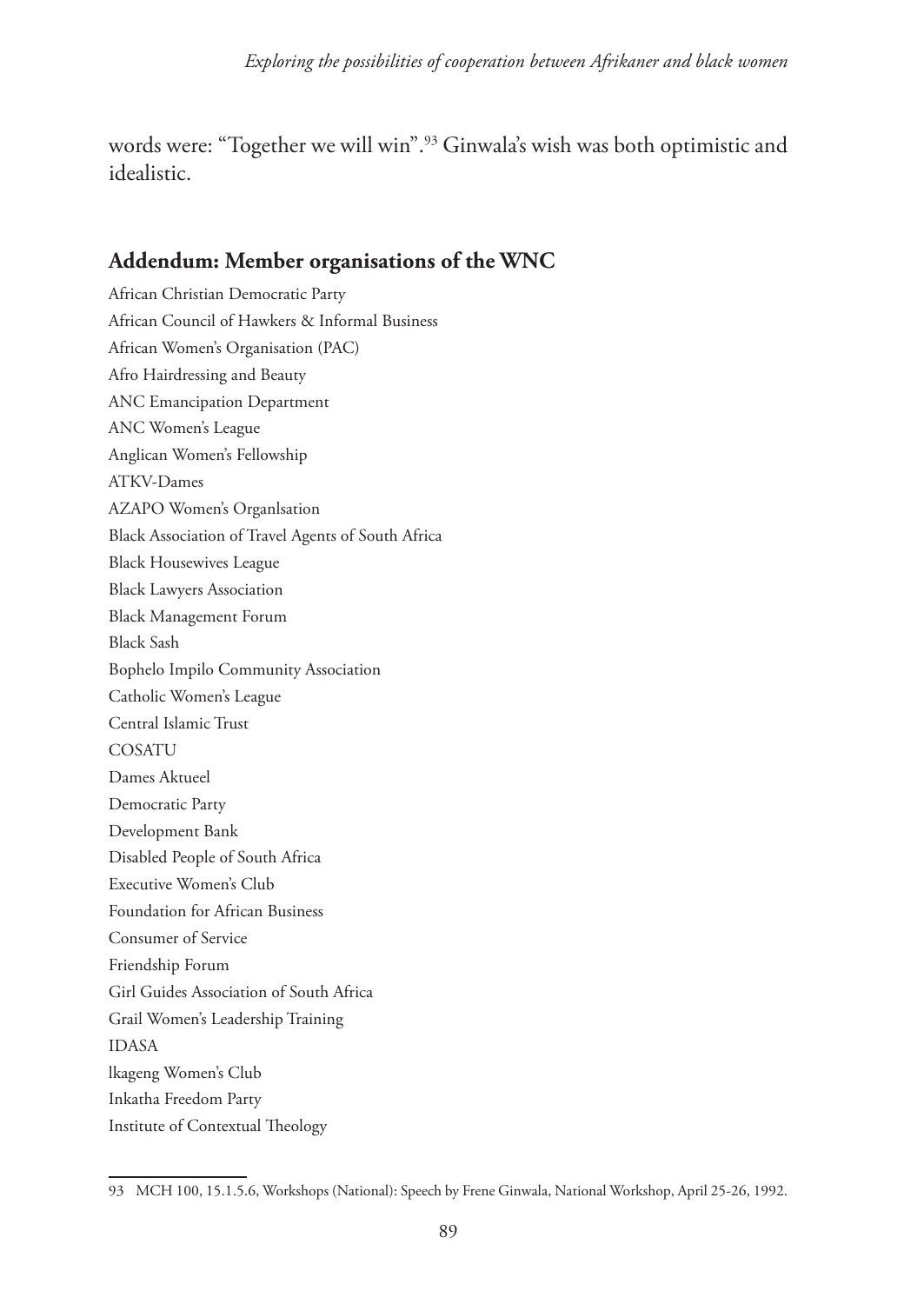- Interdenominational Prayer Women's League Jong Dames Dinamiek KONTAK Leadership institute Methodist Women's Manyano Methodist Women's Network Municipal Educ. State Health and Allied Union National Assembly of Women National Association of Women Business Owners National Congress of Trade Unions National Council for the Physically Disabled National Council for the Blind National Council of Women of South Africa National Party National Spiritual Assembly of Bahai National Stokvel Association of South Africa National Union of Metalworkers National Union of Mineworkers National Youth Development Coordinating Committee Ntataise Pan African Congress People Opposing Women Abuse Planned Parenthood Association Prowaldo Rural Women's Movement SA Agricultural Union (SA Landbou-unie) SA Association Independent Schools SA Association of Early Childhood Educare SA Association of Occupational Therapists SA Association of University Women SA Black Business and Professional Women's Network SA Black Social Workers' Association SA Black Taxi Association SA Catholic Bishop's Conference SA Communist Party SA Council of Churches SA Democratic Teachers Union SA Domestic Workers Union
- SA Fashion Designers Association